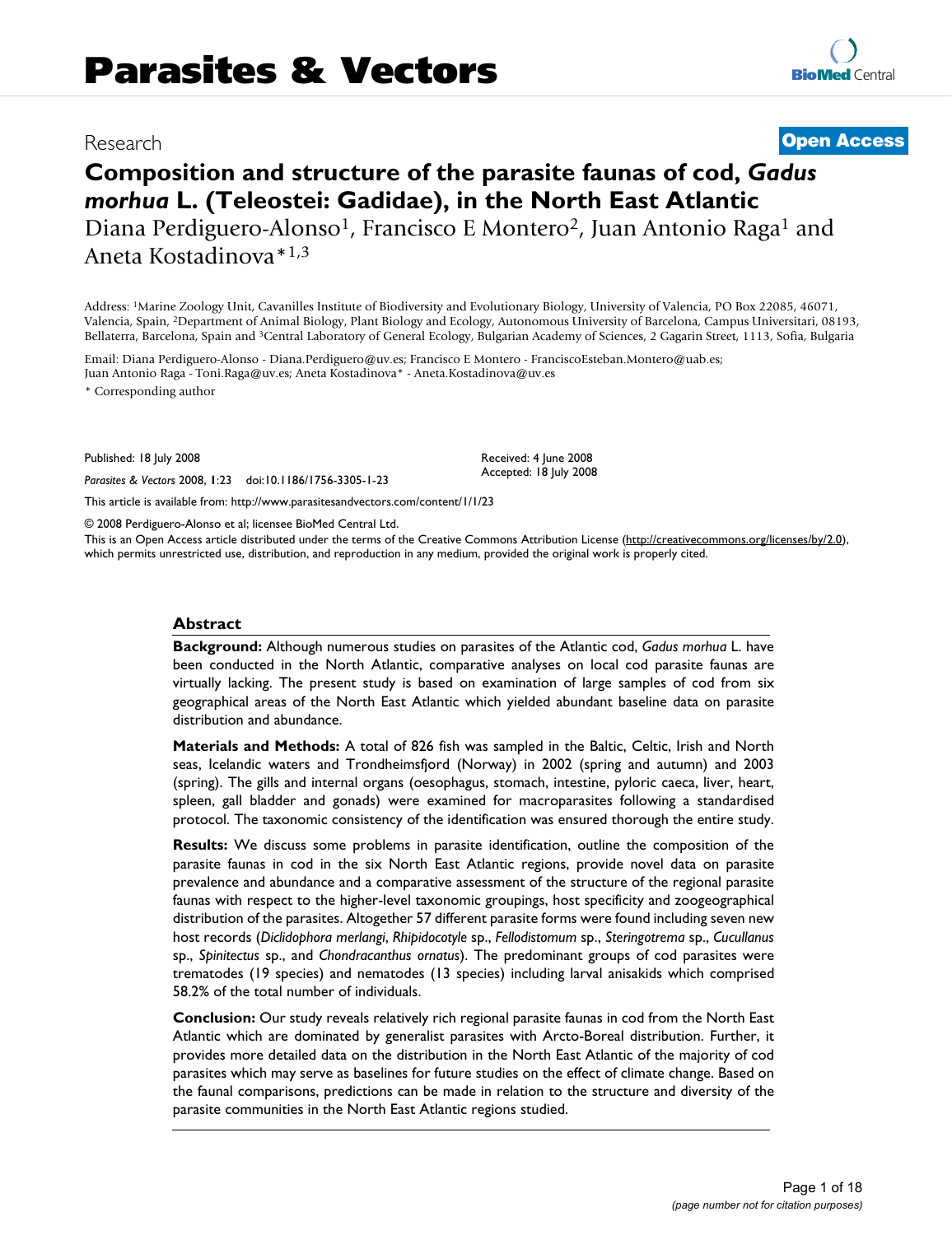# **Background**

The Atlantic cod, *Gadus morhua* L. (Teleostei: Gadidae) is one of the most important commercial fish species along the eastern and western coasts of the North Atlantic and due to this our knowledge of its life history and ecology surpasses that of most other fish species (see [1] for a review). Cod acts as intermediate, paratenic or definitive host to a large number of parasite species (107 taxa, reviewed by Hemmingsen & MacKenzie [2]). The long list of cod parasites summarised by these authors illustrates the omnivorous nature of its diet, and its complex role within the food webs. Numerous studies on cod parasites and/or host-parasite interactions have been conducted on both sides of the North Atlantic [2]. A sizeable part of these studies focuses on various aspects of the population variability (geographical, seasonal, genetic) of anisakid nematodes which have drawn wide attention because cod hosts species of considerable economic and medical importance [3-18].

Other parasitic groups studied due to their pathological effects on cod include copepods [19,20], monogeneans [21,22], myxozoans [23] and protozoans [24]. Another group of studies is associated with taxonomy/faunistic aspects of some cod parasites: digeneans [25-33]; monogeneans [21,34]; and acanthocephalans [35-39]. A further aspect of studies on cod parasites that provides faunistic data is their use as biological markers of fish populations both in the North West Atlantic [8,40-47] and North East Atlantic regions [35,48-53].

Overall, the literature on cod parasites reveals both, differential study effort and an uneven geographical coverage. On the other hand, comparative analyses on local cod parasite faunas are virtually lacking, a series of studies by Hemmingsen and colleagues carried out off Northern Norway being a notable exception [11,54,55]. The present study was carried out within the framework of the multidisciplinary international project CODTRACE aimed at combining different traceability techniques to establish spawning and harvest location of *G. morhua*. It profited from the parasitological examination of large samples of cod collected during 2002–2003 from six regions of the North East Atlantic which yielded abundant baseline data on the distribution and abundance of macroparasites of this host in the study areas.

Here we outline the composition of the macroparasite faunas in cod in the six North East Atlantic regions studied which add to the most recent checklist of cod parasites of Hemmingsen & MacKenzie [2] especially with respect to parasite geographical distribution. We provide novel data on species prevalence and abundance and a comparative assessment of the structure of the regional parasite faunas with respect to the higher-level taxonomic groupings, host specificity and zoogeographical distribution of the parasites.

#### **Materials and Methods** *Cod samples*

The study is based on 826 fish sampled in six regions of the NE Atlantic [Baltic, Celtic, Irish and North seas, Icelandic waters and Trondheimsfjord (Norway)] in 2002 (spring and autumn) and 2003 (spring). Fish represent six different stocks, according to the demarcation in management units of the International Council of Exploration of the Sea [56] (Figure 1; Table 1).

Fish were processed at the point of capture on scientific research vessels during groundfish surveys. Each fish was measured [total length (TL) and standard length (SL)] and weighted. Fish ranged from 16.5 to 119.5 cm in length (SL, mean  $50 \pm 16.5$  cm) and from 0.045 to 15.3 kg in weight (mean  $2.0 \pm 2.2$  kg). Visible parasites from the external and internal body surfaces were removed and preserved in 70% ethanol and the entire viscera including the gills of each fish were removed and stored frozen (- 20°C). These were shipped to the University of Valencia for parasitological examination.

### *Parasite samples*

The gills and internal organs (oesophagus, stomach, intestine, pyloric caeca, liver, heart, spleen, gall bladder and gonads) were examined separately. Muscles were not available for examination. After collection of all parasite specimens, all organs were pressed individually between glass plates and further screened for parasites. Examination was carried out with the aid of high magnification stereomicroscope. All parasites were collected and preserved in 70% ethanol. Representative sub-samples of 30 specimens (when parasite numbers very high) or all specimens (when few) were prepared for detailed morphological examination and identification in Canada balsam mounts whereas the remaining specimens were identified in wet mounts. Trematodes, monogeneans and cestodes were stained with iron acetocarmine, dehydrated through an alcohol series, cleared in dimethyl phthalate and examined/identified as permanent mounts in Canada balsam. Nematodes and acanthocephalans were examined as wet mounts in saline solution or temporary mounts in clearing liquids (lactic acid or glycerine).

As a result of the sample processing skin and eyes were not subjected to examination and therefore the metacercariae [*Cryptocotyle lingua* (Creplin, 1825) and *Diplostomum spathaceum* (Rudolphi, 1819)] and cutaneous monogeneans of the genus *Gyrodactylus* were not collected. Furthermore, gill monogeneans of the latter genus were not detected probably due to their degradation during freezing. The abundance of the copepod *Holobomolochus confu-*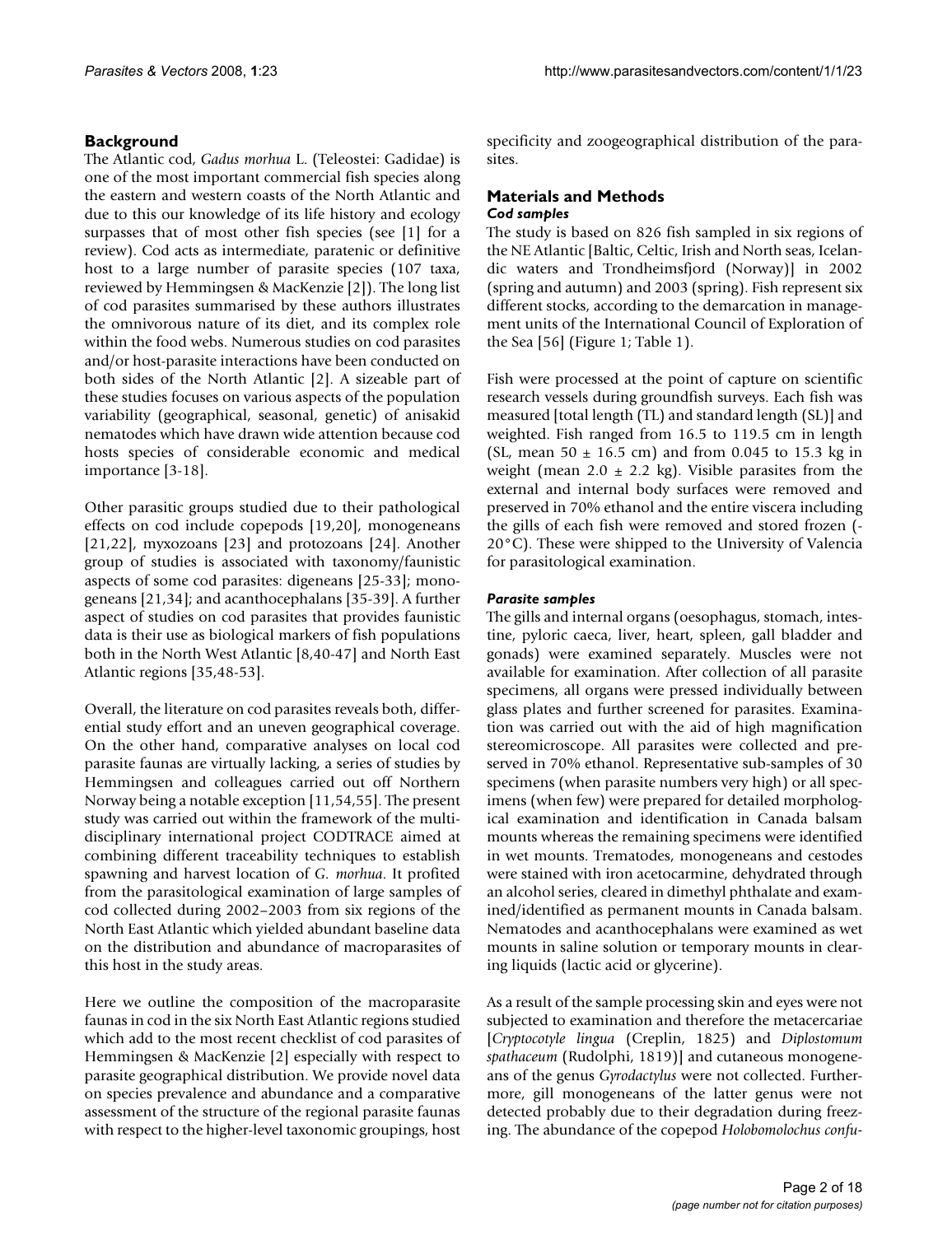



*sus* from the nasal cavity of cod, as well as of some other external parasites such as hirudineans, amphipods and isopods may appear underestimated since the samples were collected in the field by non-specialists. Despite these sampling problems, the vast material of cod analysed in the present study was collected using identical sampling procedure in all regions. Parasitological examination was carried out following a standardised protocol and the taxonomic consistency of the identification was ensured thorough the entire study.

#### **Results**

#### *Comments on parasite identification and taxonomy*

The 171,821 metazoan parasites collected were identified to the lowest taxonomic level possible (most often to species level). The identification of some of the species found in this study is still controversial. Thus, Brinkman [57] pointed out that *Progonus muelleri* (Levinsen, 1881) has been confused with *Derogenes varicus* (Müller, 1774), the differences being the presence of a cyclocoel and the thicker egg shell in *P. muelleri*. Consequently many studies could have underestimated the presence of the latter spe-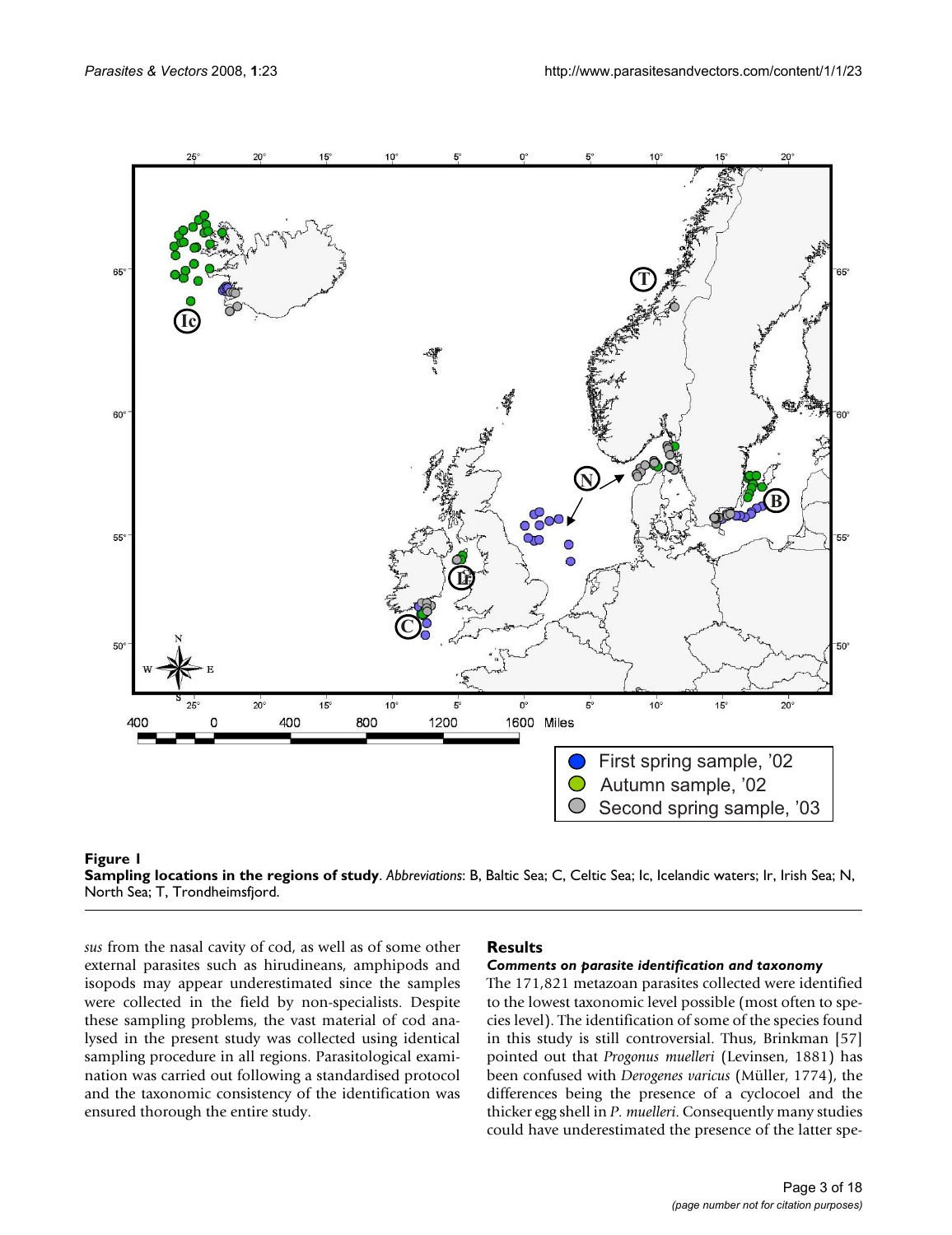| Sampling area           | <b>ICES</b> area                     | <b>Spring</b><br>2002 | <b>Autumn</b><br>2002 | <b>Spring</b><br>2003 | Total |
|-------------------------|--------------------------------------|-----------------------|-----------------------|-----------------------|-------|
| <b>Baltic Sea</b>       | Division IIId Subdivisions 25 and 27 | 59a                   | 61 <sup>b</sup>       | 60 <sup>a</sup>       | 180   |
| <b>Celtic Sea</b>       | Division VIIg                        | 23                    | 56                    | 59                    | 138   |
| <b>Icelandic waters</b> | Division Va                          | 45                    | 62                    | 58                    | 165   |
| Irish Sea               | Division VIIa                        | 60                    | 52                    | 24                    | 136   |
| <b>North Sea</b>        | Divisions IVb and IIIa               | 27c                   | 60 <sup>d</sup>       | 60 <sup>d</sup>       | 147   |
| Trondheimsfjord         | Division IVa/NCC <sup>e</sup>        |                       |                       | 60                    | 60    |
| Total                   |                                      | 214                   | 291                   | 32 I                  | 826   |

**Table 1: Sample sizes by region (areas as currently demarcated by ICES) and season**

aSubdivision 25; <sup>b</sup>Subdivision 27; <sup>c</sup>Division IVb; <sup>d</sup>Division IIIa; <sup>e</sup>NCC: Norwegian Coastal Cod stock

cies in cod. The material reported here as *D. varicus* agrees well with the morphology and metrical data for this species provided by Bray [58]. However, although *D. varicus* was the only species found in our study, an overestimation of its presence as in other studies is possible, especially in the cases of high parasite abundance where identification was based on representative sub-samples.

Another case of difficult identification is that of the species of the genus *Stephanostomum* Looss, 1899. Of the three species listed in cod by Hemmingsen & MacKenzie [2] one, *Stephanostomum baccatum* (Nicoll, 1907), belongs to group 1 of Bray & Cribb [59] [*i.e*. vitellarium anterior extent (% of hindbody devoid of follicles) < 10%] whereas the two other species, *S. caducum* (Looss, 1901) and *S. pristis* (Deslongchamps, 1824) belong to group 2 (*i.e*. vitellarium anterior extent > 10%). In *S. pristis* from *G. morhua* in Danish waters Køie [60] found that, in hundreds of adult specimens, the number of circumoral spines ranged from  $2 \times 18$  to  $2 \times 26$ , with a dominance of specimens with  $2 \times 23-25$  whereas the  $2 \times 18$  arrangement was rarely found. She concluded that *S. caducum* (described with  $2 \times 25$  oral spines) was probably a synonym of *S. pristis* (originally described with  $2 \times 18$  spines). However, Bartoli & Bray [61] redescribed *S. pristis* on Mediterranean material and detected no variation in circumoral spine number. They concluded that two species were mixed in [60]. Similarly, Karlsbakk [62] found no variation in circumoral spine number in his specimens from *Enchelyopus cimbrius* and *G. morhua* from off western Norway. This author pointed out that the specimens he considered to be *S. caducum* from *Trisopterus esmarkii* and *Gadiculus argenteus thori* also show minimal variation in spine number, with 2 × 24–25 circum-oral spines. Both *S. pristis* and *S. caducum* were present in the total collection of cod parasites in this study. However, circumoral spines are very fragile and can be lost in frozen material or during the handling process. It was, therefore, impossible to identify at species level the numerous specimens in all samples; these are henceforth referred to as *Stephanostomum* spp.

A third species-identification problem concerns the pseudophyllidean cestode *Parabothrium gadipollachii* (Rudolphi, 1810) which is difficult to differentiate from *Abothrium gadi* van Beneden, 1871 (but see [63]). Although reported, the former species is infrequent in cod and common in other gadoids. The only adult cestode recovered in the present study was identified as *A. gadi* on the basis of its agreement with the morphological data of Williams [63]. Moreover, cross-sections confirmed the main distinctive feature at the generic level of the present material, *i.e*., vitelline follicles continuous throughout the length of the proglottis and intermingled with testes in *A. gadi* (*vs* partly cortical and partly medullary vitelline follicles, not intermingled with testes in *P. gadipollachii*, see [64]).

Larval stages pose a number of obstacles to parasite identification mostly because of their simple morphology and the fact that many of the species discriminating features are not yet present at the early stages of parasite development. One of the new host records, *Rhipidocotyle* sp., was found at a metacercarial stage and identified to generic level only. Larval anisakids represent a more complex case with respect to identification due to the limitations in using morphological characters [65-67] and the overall complicated taxonomy due to the presence of sibling species. Thus, *Anisakis simplex* (Rudolphi, 1809) is a complex of three sibling species with fairly similar morphology [68]. *A. simplex* A for which the name *A. pegreffii* was proposed, is mainly Mediterranean, whereas *A. simplex sensu stricto* (*s.s*.) (formerly differentiated as *A. simplex* B) has a North Atlantic distribution and *A. simplex* C was recently reported from the Pacific by Mattiucci *et al*. [69] (see also [70,71] and references therein). Although it is possible that the third-stage larvae (L3) of *Anisakis* collected in the present study belong to *A. simplex* (*s. s*.), (see [71] for a detailed review on hosts and distribution) a more conservative identification was adopted, designating the specimens to *A. simplex sensu lato* (*s. l*.).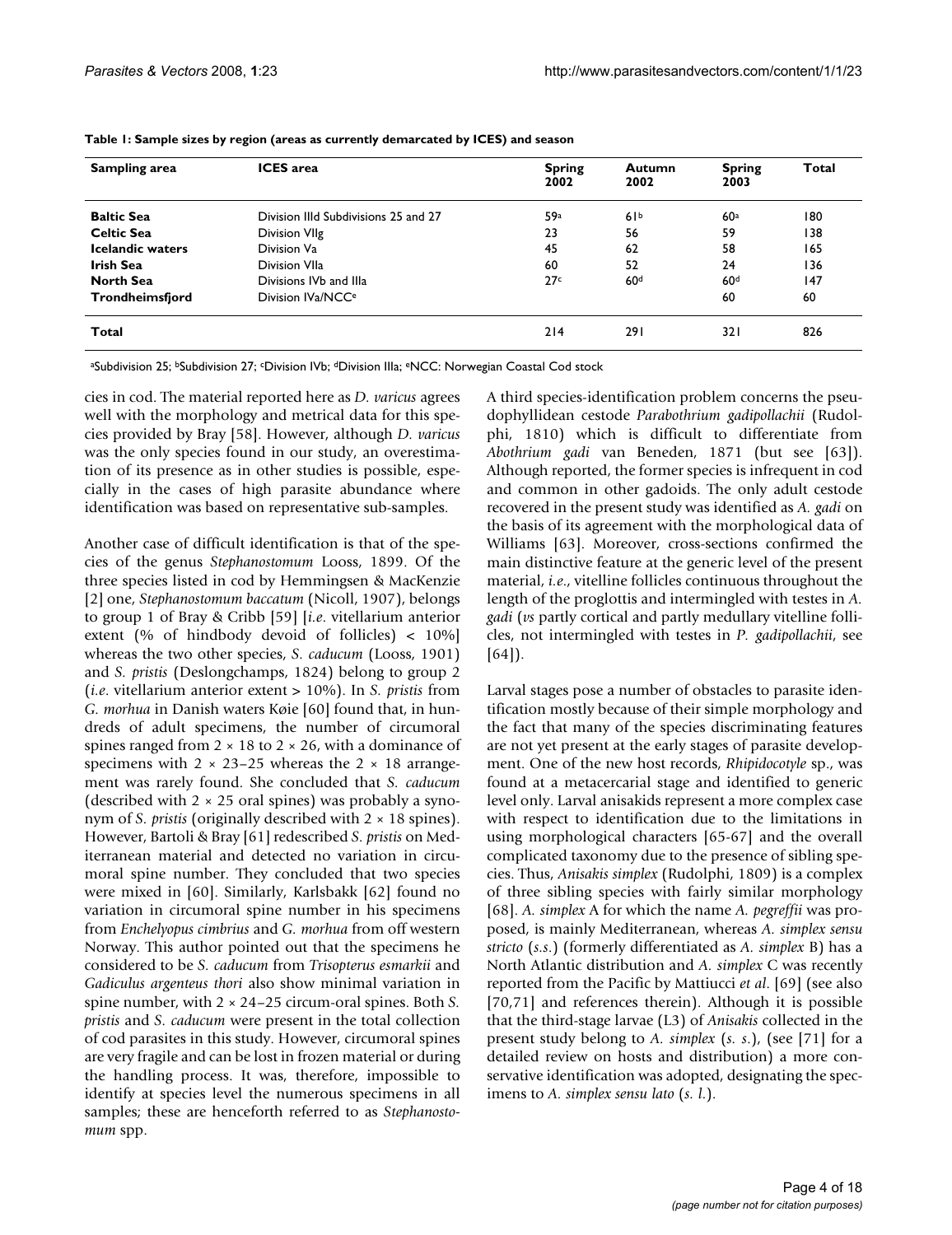*Pseudoterranova decipiens* (Krabbe, 1878), another anisakid species, also represents a species complex. Electrophoretic analyses of gene enzyme systems identified three sibling species: *P. decipiens* A, in grey seals (*Halichoerus grypus*) in the northeast Atlantic; *P. decipiens* B, in harbour seals (*Phoca vitulina*); and *P. decipiens* C, in bearded seals (*Erignathus barbatus*) [72,73]. The taxonomy of these species has recently been revised by Mattiucci & Nascetti [71] so they should be referred to as *P. krabbei* Paggi et al., 1878, *P. decipiens* (*s. s*.) and *P. bulbosa* Kobb, 1888, respectively. A further two taxa were also later included in the *P. decipiens* species complex: *Pseudoterranova azarasi* (Yamaguti & Arima, 1942) and *P. cattani* George-Nascimento & Urrutia, 2000 [71]. Among the sibling species of the *P. decipiens* (*s.l*.) complex, present in the North East Atlantic waters, only two, *P. decipiens* (*s. s*.) and *P. krabbei* have been reported as parasites of *G. morhua* from the North East Atlantic (see [71] for a detailed host-parasite list).

Similarly, Nascetti *et al*. [74] in a multilocus electrophoretic study, recognised three species within *Contracaecum osculatum* (Rudolphi, 1802) species complex: *C. osculatum* A, occurring mainly in bearded seals in the eastern and western North Atlantic; *C. osculatum* B, found mainly in phocid seals in the eastern and western North Atlantic; and *C. osculatum* C, found in the grey seal *Halichoerus grypus* from off Iceland and Baltic Sea [71]. Orecchia *et al*. [75] added two other species, named *C. osculatum* D and *C. osculatum* E, found as adults in Weddell seals (*Leptonychotes weddellii*) in the Antarctic. Unfortunately, the above distinctions cannot be applied to the abundant larval collection in the present study due to the lack of reliable morphological features to discriminate the sibling species within *P. decipiens* and *C. osculatum*. Therefore, these forms were designated as *P. decipiens sensu lato* (*s. l*.) and *C. osculatum sensu lato* (*s. l*.).

The larval specimens *Hysterothylacium* (Ward & Magath, 1917) in the present collection were assigned to two species. Most third-stage (L3), and all fourth-stage larvae (L4) and adults, were identified as *H. aduncum* (Rudolphi, 1802) after Berland [76] and Anderson [70], whereas the L3 forms found spirally encysted in the submucosa of the digestive tract were identified as *H. rigidum* (Rudolphi, 1809) [77]. Morphological observations in the course of this study lead to the suggestion that the larval nematodes reported as *Spiruroideorum* "larvae" of Janiszewska [78] by Palm *et al*. [79] actually represent L3 larva of *H. rigidum*.

All cuculanid nematodes were identified as *Cucullanus cirratus* Müller, 1777 except for one individual found in the stomach. The specimen was somewhat damaged which precluded its identification to the species level. However, its small oral capsule indicated that it represents a form

different from both *C. cirratus* and *Cucullanus heterochrous* Rudolphi, 1802. *Cucullanus* sp. was, therefore, considered a new host record. The three additional new host records, namely *Spinitectus* sp., *Fellodistomum* sp. and *Steringotrema* sp. were only identified to the generic level due to the scarcity of the material and the problematic taxonomy of the respective groups. However, our study represents the first record of representatives of the above genera in cod [2].

The most commonly reported adult acanthocephalan in cod, *Echinorhynchus gadi* Zoega in Müller, 1776, which has also been reported in a large number of other teleost species [80], was found to actually represent a species complex comprising three distinct, partially sympatric species in the NE Atlantic, all occurring in cod [39,81]. Since the distinction of these species was inferred from molecular evidence, we were not able to discriminate *E. gadi* which is further referred to as *E. gadi sensu lato* (*s. l*.).

# *General description of the parasite fauna of cod*

All fish were infected, except for three fish from the Baltic Sea. Species composition, prevalence and mean abundance of each parasite species in each region are summarized in Additional file 1 which also includes data on parasite specificity and distribution. The classification of the species with respect to the latter characteristics are based on the divisions and data of Hemmingsen & Mac-Kenzie [2] to which the data compiled from the literature and the Host-Parasite Database at the Natural History Museum, London [80] were added. Specificity and distribution categories were only assigned to parasites identified to species level.

Altogether 57 different parasite forms were found. Of these, 41 were identified to species level (including two species which were not considered true parasites of cod, see below), 12 were identified to generic level whereas five larval forms (one digenean, four cestodes and the copepod larvae which certainly represented juvenile stages of the copepod species recovered) were identified to family/ order (Additional file 1). Nine species were found for the first time in cod in the present study: the monogenean *Diclidophora merlangi* (Kuhn, in Nordmann, 1832) (described in [34]); the trematodes *Rhipidocotyle* sp., *Fellodistomum* sp. and *Steringotrema* sp.; the larval cestode *Schistocephalus gasterostei* Fabricius, 1780; the adult nematodes *Cucullanus* sp. and *Spinitectus* sp. and the copepods *Acanthochondria soleae* (Krøyer, 1838) and *Chondracanthus ornatus* Scott, 1900. Two of these cannot be considered true parasites of cod but rather part of the fish food content, namely the copepod *A. soleae* which was recovered from the stomach of one fish in a rather decomposed state and *S. gasterostei* which was found in the body cavity of a three-spined stickleback *Gasterosteus aculeatus* from the stomach content of one cod. The latter two species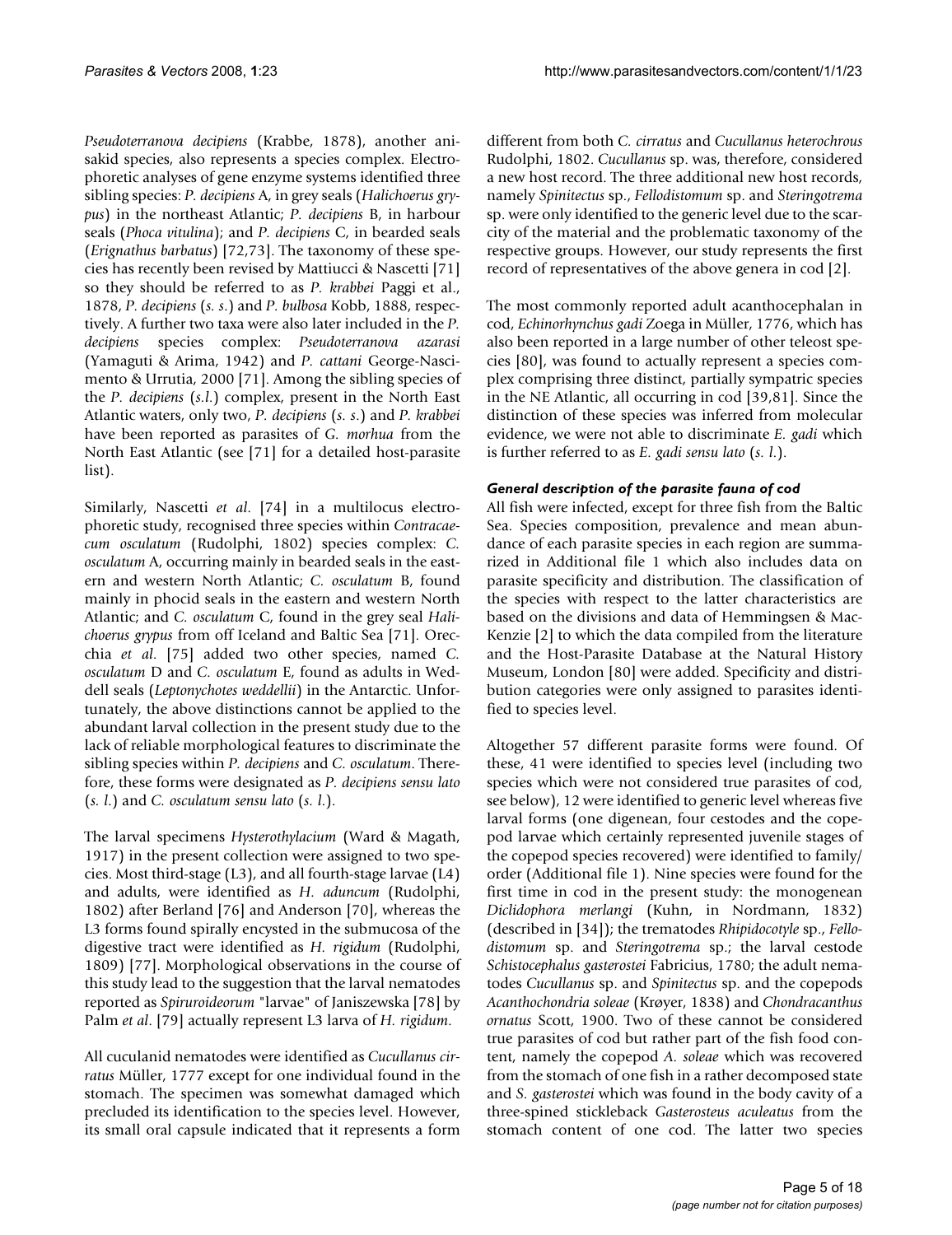(labelled 'D' in Additional file 1) were excluded from all comparisons. *G. morhua* is therefore a new host record for seven species recovered in the present study.

The predominant groups of cod parasites were trematodes (19 species) and nematodes (13 species). The other higher taxonomic groups had low representation: 8 cestodes, 7 copepods, 3 acanthocephalans, 2 hirudineans, 1 monogenean, 1 isopod and 1 amphipod. Overall, 60% of the species were represented by adult parasites. However, more than half of the parasite individuals (58.8%) were larval forms. The majority of the larvae were anisakid nematodes which comprised 58.2% of the total number of individuals. Data in Additional file 1 reveal an overall high variation in the prevalence and abundance of the 55 parasite forms between the six study regions. Eleven species were present in all regions [the trematode *Lepidapedon elongatum* (Lebour, 1908); the nematodes *A. simplex* (*s. l*.), *C. osculatum* (*s. l*.), *H. aduncum*, *H. rigidum*, *P. decipiens* (*s. l*.), *Ascarophis crassicollis* Dollfus & Campana-Rouget, 1956 and *Capillaria gracilis* (Bellingham, 1840); and the acanthocephalans *Corynosoma semerme* (Forssell, 1904), *C. strumosum* (Rudolphi, 1802) and *E. gadi* (*s. l*.)]. Three species [*H. aduncum*, *Derogenes varicus* (Müller, 1784) and *A. simplex* (*s. l*.)] showed high prevalence and abundance in the overall collection (prevalence 83.9%, 65.6% and 53.4%, respectively; mean abundance 31.6, 21.8 and 85.3, respectively). In contrast, ten species infected only one fish each.

### *Structure of the regional parasite faunas in cod: Higherlevel taxa*

The maximum number of parasite species (37) was found in the collection from the Celtic Sea, followed by those from Icelandic waters and the Irish and North seas (36 species each). Species richness of the parasite faunas of cod was substantially lower in Trondheimsfjord and the Baltic Sea (18 and 12 species, respectively). The higherlevel taxonomic structure of the parasite faunas in cod from the 6 regions is graphically represented in Figure 2. The figure shows the relative representation in terms of both number of species and individuals of the major parasite taxonomic groupings in cod, namely, Trematoda, Cestoda, Nematoda, Acanthocephala and Copepoda. The four remaining higher-level taxonomic groups, *i.e*. Monogenea, Hirudinea, Amphipoda and Isopoda, were poorly represented, both in terms of species and individuals, and were omitted for clarity.

The species representation was very similar in all regions except for the Baltic Sea and Trondheimsfjord where nematodes represented a distinctly higher proportion of all species and cestodes were absent (Figure 2A,B). The four other regional faunas (*i.e*. in cod from Celtic, Irish and North seas and Icelandic waters) exhibited similar richness of the higher taxa groupings (Figure 2C–F). The above two distinct faunas also showed marked differences with respect to the relative abundance of the higher taxonomic groups. Although nematodes were the richest taxon in the Baltic Sea collection, the high numerical dominance of acanthocephalans was the most distinctive trait of the cod parasite fauna in this region. Three species [*E. gadi* (*s. l*.), *C. semerme* and *C. strumosum*] represented nearly 64% of all parasite individuals in the Baltic Sea collection (Figure 2G). On the other hand, Trondheimsfjord fauna was distinct in the exceptionally high relative abundance of trematodes (86.4%, see Figure 2H) which was mainly due to two species with similar high prevalence and abundance, *L. elongatum* and *Lepidapedon rachion* (Cobbold, 1858), which accounted for 67% and 19% of all individuals, respectively. Another characteristic feature of the Trondheimsfjord fauna was the low representation of larval nematodes and the numerical dominance of adult nematodes. Thus, two species, *C. gracilis* and *C. cirratus* (accounting for 7% and 5%, of the total parasite number, respectively) represented 53.2% and 41.8%, of all nematodes in this collection, respectively.

Overall, the taxonomic structure of the regional parasite faunas based on the relative abundance of the higher taxa (Figure 2G–L) differed substantially from that based on species richness (Figure 2A–F). A much higher representation of nematodes was revealed in the four regions which exhibited similarity with respect to the species richness structure of the faunas (*i.e*. Celtic, Irish and North seas and Icelandic waters). These could be grouped in pairs with respect to the relative abundance of the numerically dominant taxa: (i) the faunas of Celtic Sea and Icelandic waters which exhibited substantially elevated numbers of nematode individuals (Figure 2I,J); and (ii) the faunas of Irish and North seas which had higher proportions of trematode individuals (Figure 2K,L).

Nematodes represented over 85% of individual parasites in the Celtic Sea collection. The most representative species were *A. simplex* (*s. l*.), *H. aduncum* and *C. osculatum* (*s. l*.) which comprised 42%, 24% and 5%, respectively, of the total nematode abundance. Trematodes were less abundant when compared to the faunas of the second group (*i.e*. Irish and North seas, 11% of all parasites). *D. varicus, H. communis* Odhner, 1905 and *Stephanostomum* spp. accounted for 8%, 2% and 1% of all parasite individuals, respectively and represented 74.7%, 15.9% and 7% of all trematodes. The parasite fauna of cod in Icelandic waters was very similar to that of the Celtic Sea in terms of proportions of nematodes and trematodes (88 and 11% of all individuals, respectively). The most abundant nematodes were (as in the Celtic Sea collection) *A. simplex* (*s. l*.), *H. aduncum* and *C. osculatum* (*s. l*.) which comprised 61%, 12% and 10%, respectively, of all individuals. The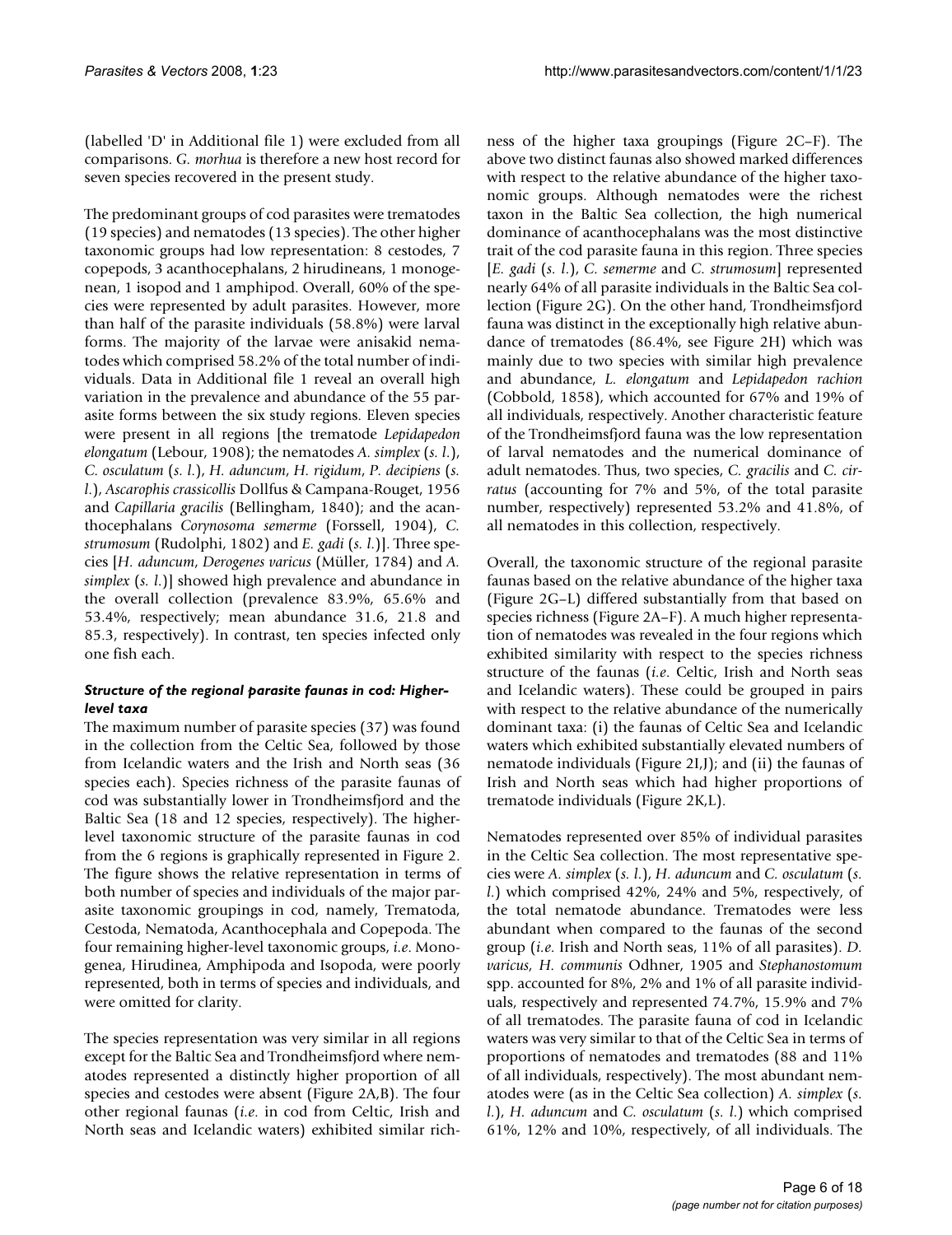

Taxonomic structure of the parasite faunas of *G. morhua* in the six North East Atlantic regions with respect to relative species richness (A-F) and relative abundance (G-L) of the higher parasite taxa.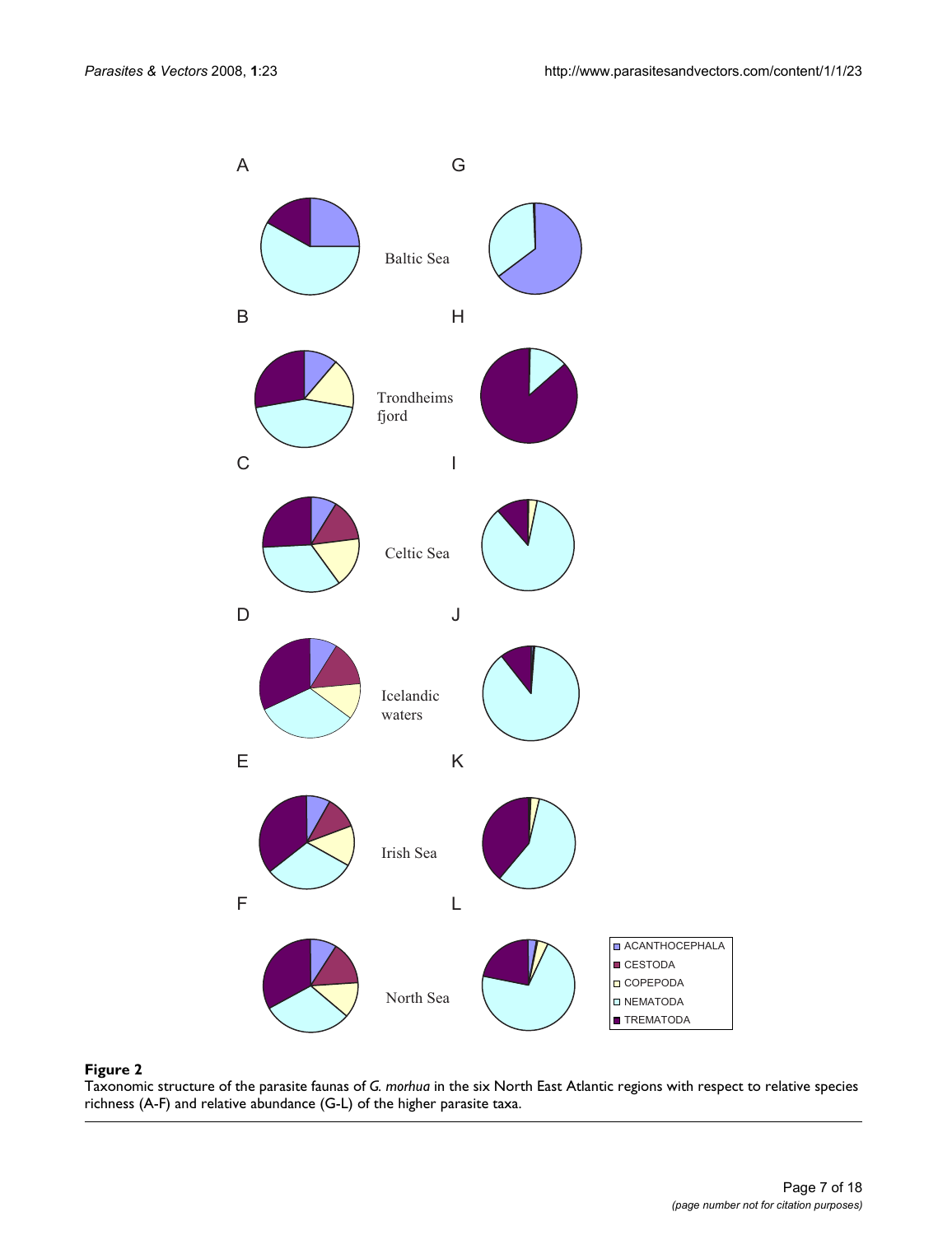most abundant trematode species in the Icelandic waters fauna was *D. varicus* which represened 10% of all individuals.

The cod parasite fauna of the Irish Sea was characterised by the higher numerical representation of trematodes (39%) and a comparatively low relative abundance of nematodes which comprised 57% of all parasites (Figure 2K). The trematodes *D. varicus*, *H. communis* and *Stephanostomum* spp. comprised 29%, 7% and 2% of all parasites, respectively. Although the most widespread and abundant nematode species were roughly the same as in the Celtic and Icelandic faunas, their proportions of the total abundance differed. *H. aduncum*,*C. osculatum* (*s. l*.), *Ascarophis morrhuae* Van Beneden, 1871 and *A. simplex* (*s. l*.) accounted for 31%, 9%, 7% and 4% of all parasites, respectively.

The parasite fauna of the North Sea cod could be considered intermediate between the Irish Sea and the other two (*i.e*. Celtic Sea and Icelandic regional faunas) with respect to the relative trematode abundance which accounted for nearly 22% of parasites. *D. varicus*, *H. communis* and *Stephanostomum* spp. accounted for 13%, 4% and 4%, respectively, of all forms in the North Sea collection whereas nematodes comprised 70% of all parasite forms. Again, the most common and abundant species were almost the same as in the Irish Sea fauna, but their relative proportions differed. The nematodes *A. simplex* (*s. l*.), *H. aduncum*, *A. crassicollis* and *C. osculatum* (*s. l*.) represented 29%, 24%, 9% and 1% of all parasites, respectively.

The above distinctions of the regional parasite faunas with respect to the higher taxonomic level structure translated into a similar but more refined picture at the species level, as revealed by a cluster analysis using the similarity matrix (Bray-Curtis similarity) based on species prevalence (Figure 3A) and abundance (Figure 3B). The major differences between regions observed at the higher taxonomic level appeared valid in the species similarity analysis in that the Baltic Sea and Trondheimsfjord faunas were most dissimilar whereas the four other regions formed a cluster at high similarity levels (72.2% and 58.5% for matrices based on prevalence and mean abundance, respectively). However, the grouping within the latter differed from that described above on the basis of the higher-level parasite representation. The faunas of North, Celtic and Irish seas formed a group at high similarity levels (79.7% and 72.2% for matrices based on prevalence and mean abundance, respectively) whereas the parasite fauna of cod in Icelandic waters was somewhat distinct and occupied an intermediate position between this group and the Trondheimsfjord/Baltic Sea faunas. The latter two joined at low similarity levels (prevalence data 53.6% and 41.6%; abundance data 29.6% and 21.9%, respectively).

### *Structure of the regional parasite faunas in cod: Host specificity of parasites*

The classification of Hemmingsen & MacKenzie [2] was generally followed with respect to host specificity of cod parasites. No host specific parasites were found in this study. In fact, very few specific parasites are recognized in this host species [2]. Therefore two main groups are recognised here: (i) parasite species reported from cod and other gadoid fish species (gadoid specialists, labelled 'GS' in Additional file 1); and (ii) parasite species reported from a wider range of host species (generalists, labelled 'G' in Additional file 1). Hemmingsen & MacKenzie [2] considered an additional 'accidental species' category (labelled 'A' in Additional file 1) but stressed that this is an arbitrary decision and that 'accidental species' can also be placed in the 'generalist species' category due to their low specificity behaviour. This suggestion was followed in the present study for the species not listed by the latter authors.

Generalist parasites comprised the majority of the cod parasite fauna (40 species which accounted for 85% of all individuals) whereas gadoid specialist were poorly represented (12 species, 15% of all parasite individuals). The three species considered as accidental made up a minute proportion of the species and individuals. The structure of the six regional faunas in terms of parasite specificity illustrated in Figure 4 revealed that generalist species dominate over gadoid specialists with respect to both relative richness and abundance. This dominance was most expressed in the fauna of the Baltic Sea where only two gadoid specialist species (16.7% of the species) were present (the trematode *L. elongatum* and the nematode *A. crassicollis*. These also had very low abundance (0.4% of all individuals). The parasite faunas of the other low salinity region, Trondheimsfjord, exhibited an opposite pattern, *i.e*. the highest, especially with respect to abundance, representation of the gadoid specialists' category (Figure 4). Six species of this category, the trematodes *L. elongatum* and *L. rachion*, the nematodes *A. morrhuae* and *C. cirratus*, and the copepods *Clavella adunca* (Strøm, 1762) and *Holobomolochus confusus* (Stock, 1953), represented 33.3% of the species and 91.3% of the individuals found in this collection.

The other four regions (Celtic, Irish and North seas and Icelandic waters) showed similar proportions and shared the same gadoid specialist species. Seven gadoid specialists were common for the four regions: *L. elongatum*, *Stephanostomum* spp., *A. gadi*, *A. morrhuae*, *A. crassicollis*, *C. cirratus* and *C. adunca*. Three species, *Prosorynchoides gracilescens* (Rudolphi, 1819), *L. rachion* and *Ascarophis filiformis* Polyansky, 1952 were present in the parasite faunas of cod from Celtic and Irish seas and Icelandic waters but absent in the North Sea fauna. However, gadoid special-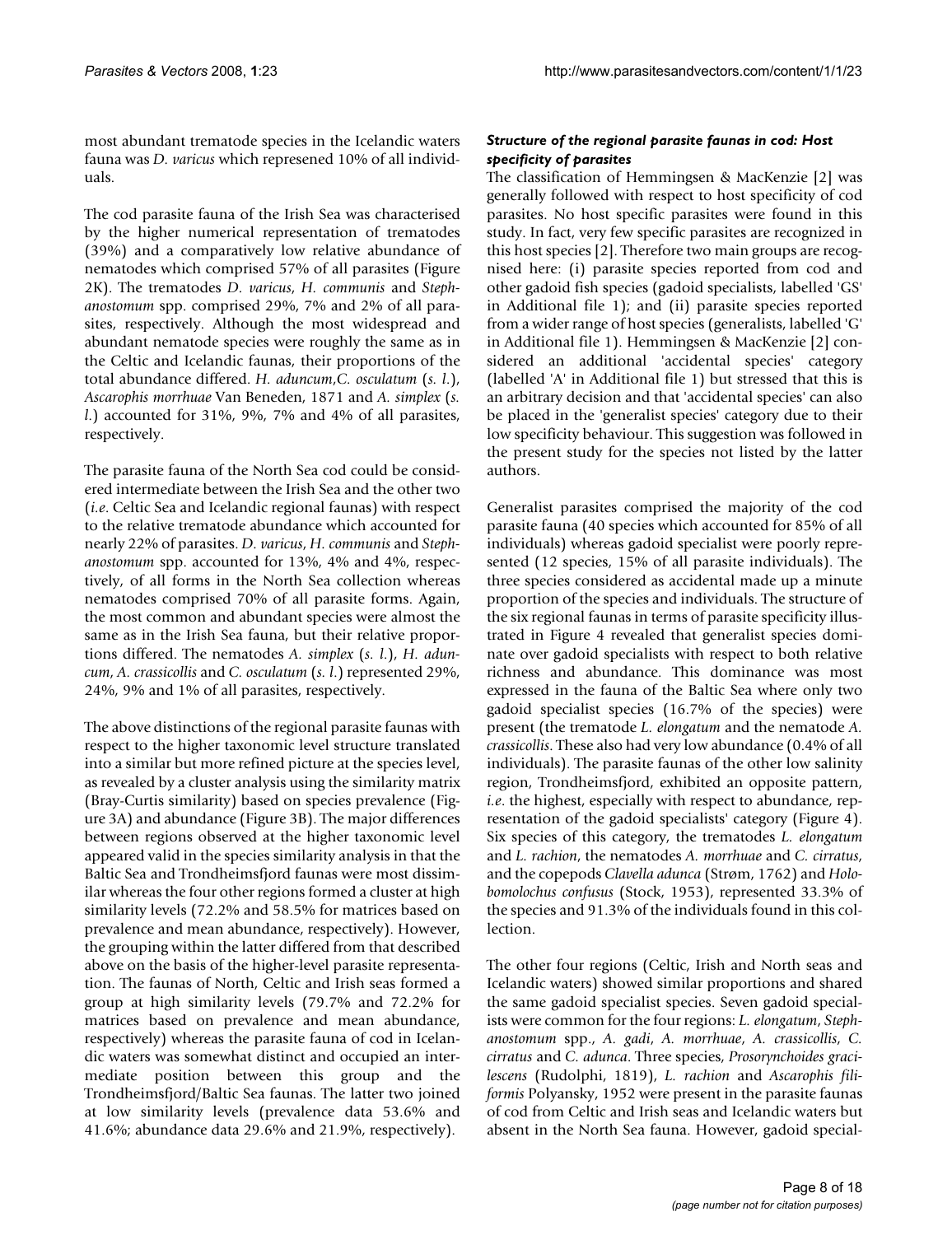

Cluster analysis dendrogram (group-average linkage) of the parasite faunas of *G. morhua* in the six North East Atlantic regions, using Bray-Curtis similarity matrices based on species prevalence (A) and mean abundance (B).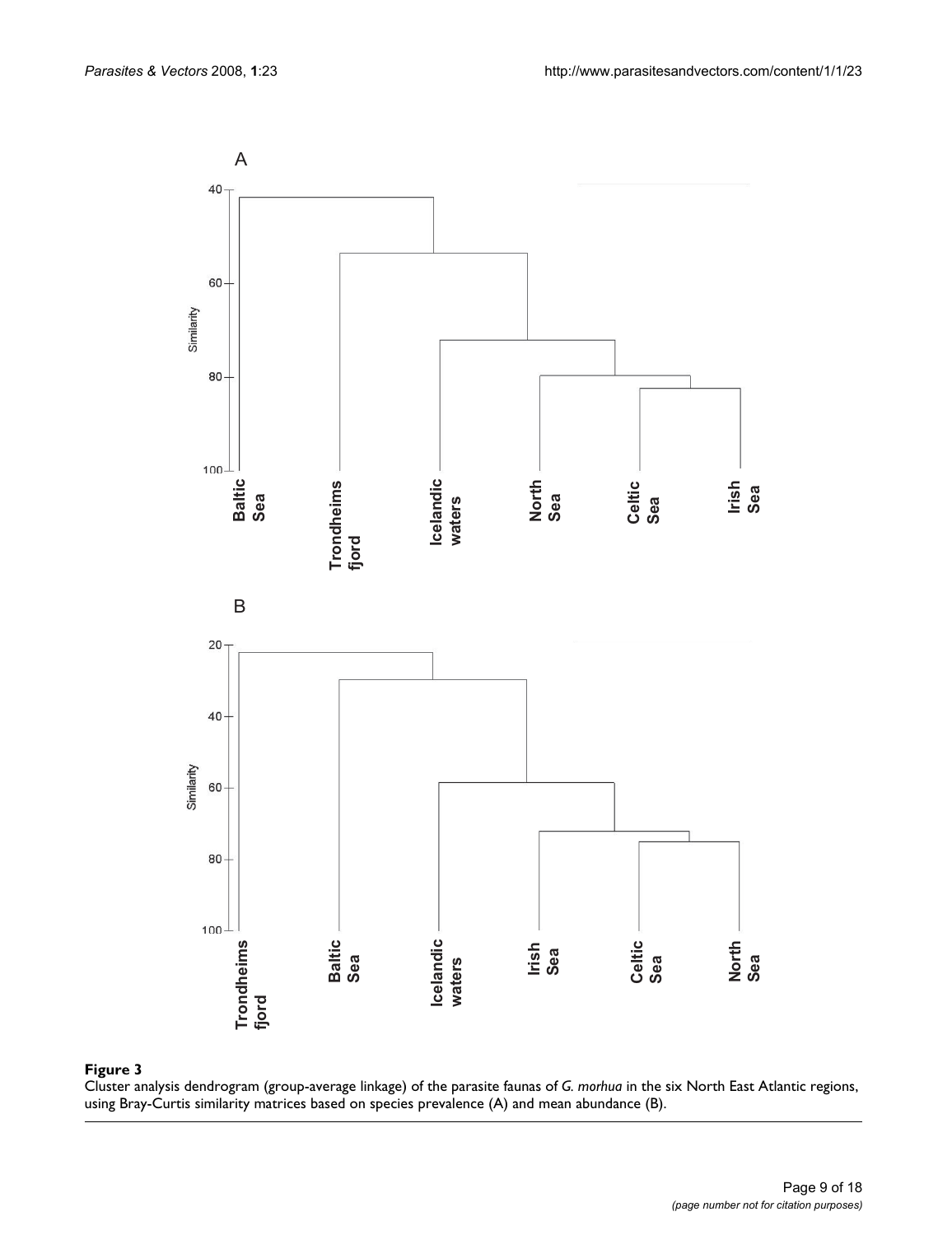



**□** Generalists Gadoid specialists □ Accidental species

### Relative richness (A) and abundance (B) str respect to host specificity of the parasites **Figure 4** ucture of the parasite faunas of *G. morhua* in the six North East Atlantic regions with

Relative richness (A) and abundance (B) structure of the parasite faunas of *G. morhua* in the six North East Atlantic regions with respect to host specificity of the parasites.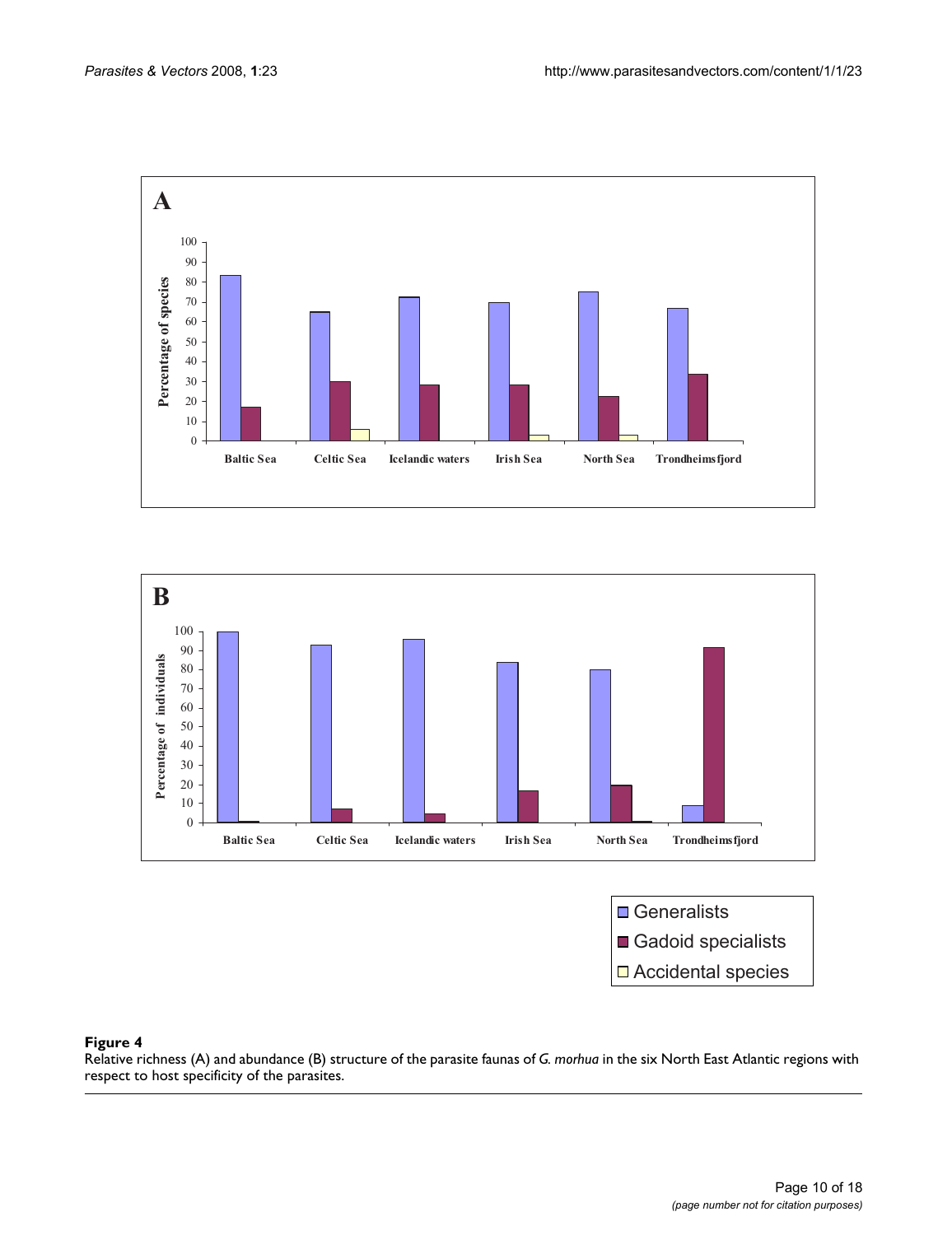ists were numerically better represented in the Irish and North Sea faunas as compared to the Celtic Sea and Icelandic waters faunas (16.4 and 19.5% of individuals *vs* 7.2 and 4.3%, respectively, see Figure 4B).

#### *Structure of the regional parasite faunas in cod: Zoogeographical distribution of parasites*

Although the zoogeographical groupings of Hemmingsen & MacKenzie [2] are rather general and related to the geographical distribution of cod only, their classification was followed to ensure the consistency of the comparisons. Parasite species were therefore split into three categories with respect to their geographical distribution: (i) Arctic-Boreal species (labelled 'A-B' in Additional file 1) which 'infect cod in the northern part of its distribution but not in southern warmer waters'; (ii) Boreal species (labelled 'B' in Additional file 1) whose distributions 'overlap that of cod and extend beyond it to more temperate southern waters'; and (iii) species of worldwide distribution (labelled 'W' in Additional file 1) which have been reported from many different parts of the world. The category 'not applicable' (labelled 'NA' in Additional file 1) refers to taxa not identified to species level.

Due to its wide geographical extent our study added new data on the distribution of most species infecting cod in the North Eeast Atlantic (Additional file 1). Among these is the new host record, the monogenean *D. merlangi* found in the Celtic and North seas. This species was also recorded in the Arctic (samples from the Natural History Museum, London examined by Perdiguero-Alonso *et al*. [34]; see also [82]), which leads us to consider its distribution as Arctic-Boreal following the definitions of Hemmingsen & MacKenzie [2]. The hemiurid *Hemiurus luehei* Odhner, 1905 (not reported by Hemmingsen & MacKenzie [2]) actually belongs to the Boreal group (found in Irish and North seas in our study, see also [83]). Hemmingsen & MacKenzie [2] considered that *A. simplex* (*s. s*.) which has only been reported from cod [69,71], has a northern hemisphere distribution (within the worldwide category) in both the Atlantic and Pacific Oceans. However, recent data suggesting that of the three sibling species only *A. simplex* B has a North Atlantic distribution [68] and the present data (see Additional file 1) suggest that the anisakid larvae in cod in the North East Atlantic exhibit an Arctic-Boreal distribution.

The hirudinean *Johanssonia arctica* (Johansson, 1899) was considered a low Arctic species. Although we found this species in cod from Icelandic waters only, data by Appy & Dadswell [84] suggest that it has an Arctic-Boreal distribution. The copepod species recovered in cod for the first time in our study, *C. ornatus*, appears to have a worldwide distribution (see [85]) whereas the isopode *Gnathia elongata* (Krøyer, 1847) should be considered an Arctic-Boreal

species (see also [86]). On the other hand, the present study confirmed the classification of six species as Boreal by Hemmingsen & MacKenzie [2]: *Prosorhynchoides gracilescens* (Rudolphi, 1819), *Lepidapedon rachion* (Cobbold, 1858), *Opechona bacillaris* (Molin, 1859), *A. gadi*, *H. rigidum* and *C. strumosum*; these were also found in Icelandic waters in the course of the study.

In all regions, the best-represented group in terms of parasite species was the Arctic-Boreal (Additional file 1; Figure 5A–F). Roughly 20% of the species were Boreal, and the reminder had worldwide distribution except for the Baltic Sea fauna which lacked species of the latter category. The relative abundance of the species with Arctic-Boreal distribution was distinctly higher (Figure 5G–L). The latter group dominated in faunas of the Baltic Sea, Trondheimsfjord and Icelandic waters representing 87%, 80% and 89% of all individuals, respectively).

Of the 11 parasite species present in all regions studied, nine had an Arctic-Boreal distribution [*L. elongatum*, *A. simplex* (*s. l*.), *C. osculatum* (*s. l*.),*H. aduncum*, *P*. *decipiens* (*s. l*.), *C. gracilis*, *C. semerme* and *E. gadi* (*s. l*.)] and two species (*H. rigidum* and *C. strumosum*) had Boreal distributions. The relative abundance of the Boreal species was higher in the Trondheimsfjord fauna (19% of all individuals) than in the other regions (range 9–13% of all individuals) except for the parasite fauna of cod in Icelandic waters which showed a negligible proportion of this distribution category (0.1% of all individuals). The relative abundance of species with worldwide distribution was highest in the Irish Sea fauna (32% of all individuals). In contrast, Trondheimsfjord fauna had very few individuals with worldwide distribution (0.5% of all individuals) because of the presence of only two species of this group, *D. varicus* and *C. adunca*.

# **Discussion**

The list of 57 macroparasite taxa reported in the present study (Additional file 1) comprises nearly 56% of the parasites found in *G. morhua* throughout its distributional range (a total of 97 species, resulting from compilation of data gathered as early as 1932 from both North West and North Eeast Atlantic, see [2]). It indicates a high regional richness of the metazoan parasites of cod in the North East Atlantic. These results conform to the diverse and non-selective diet of cod, its wide depth distribution and migratory behaviour. It is also possible that increased sampling effort has contributed to the high diversity of the parasite list reported here and this is supported by the seven new host records. Of these, only the gadoid specialist *D. merlangi*, which mainly parasitises whiting (*Merlangius merlangus* (L.), see [82]) belongs to the Arctic-Boreal category. The newly recorded helminth species mainly belong to generalist genera with a wide geographical dis-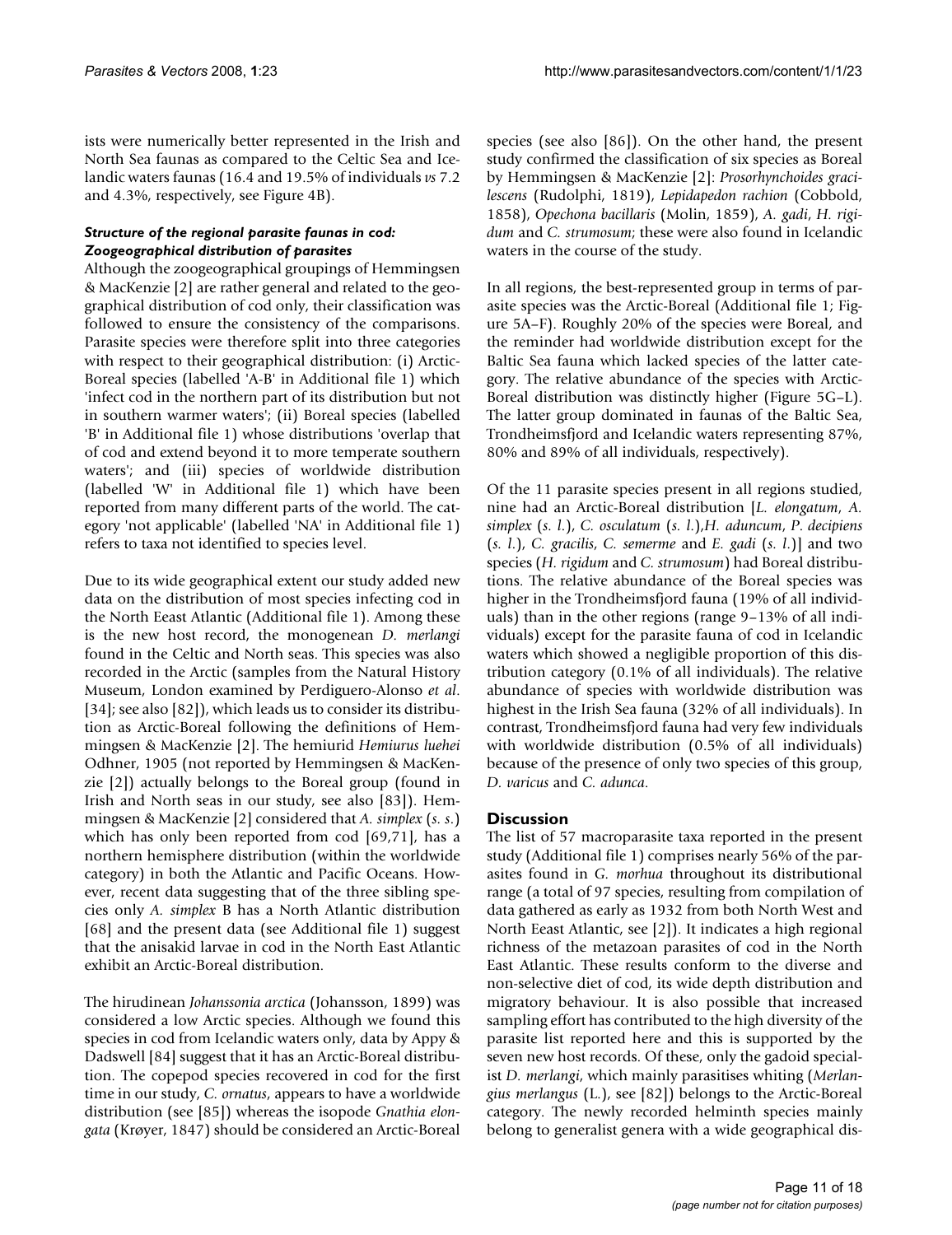

#### with respect to zoogeographical distribution of parasites **Figure 5** Relative richness (A-F) and abundance (G-L) structure of parasite faunas of *G. morhua* in the six North East Atlantic regions

Relative richness (A-F) and abundance (G-L) structure of parasite faunas of *G. morhua* in the six North East Atlantic regions with respect to zoogeographical distribution of parasites.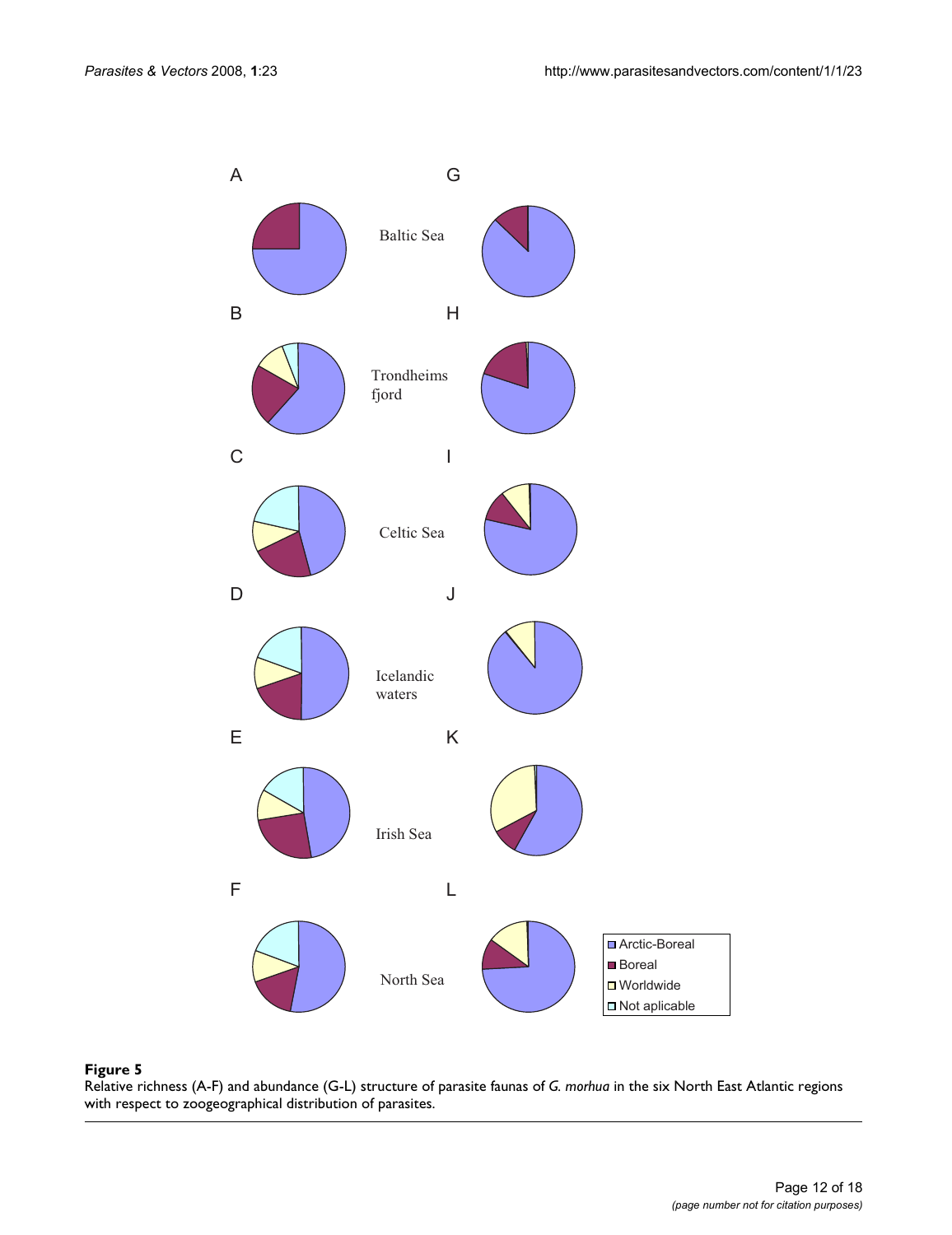tribution whereas the copepod *Chondracanthus ornatus* is typical of calionomid perciforms [85]. The geographical distribution of the Callionymidae overlap with that of cod, thus its recovery indicates some interaction with calionomids.

However, the regional parasite faunas of cod exhibited a generally lower richness (63–65% of the total list) with a notable decrease in the Baltic Sea and Trondheimsfjord (21 and 32%, respectively). Parasites from all metazoan taxa were recorded in the present study, with eleven species present in all regions. The predominant higher taxa in the regional faunas in terms of number of species were trematodes and nematodes. However, the taxonomic structure of the faunas based on the relative abundance of the higher taxa revealed that nematodes (mostly anisakid larvae) represent the majority of all parasite individuals. This fact can be related to cod being a voracious predator, and with a long life-span, which facilitates larval accumulation).

The regional faunas exhibited differences with respect to both higher-level taxonomic structure and species-level comparisons. Generally, the fauna of the brackish-water regions [Baltic Sea (7–13.6‰) and Trondheimsfjord (10– 33‰)] differed substantially from those in the high-salinity regions (Celtic, Irish and North seas and Icelandic waters, salinity range 34.2–35.4‰). Although variation in fish size between regions may have contributed to the observed variability, the much lower species richness recorded in the former two regions agrees with the lower salinity conditions that restrict the distribution and richness of the invertebrate fauna and consequently limiting the diversity of successful parasite life-cycles [87,88]. Remarkably, none of the species characteristic of low salinity and freshwater distributions reported previously in cod (*i.e. Podocotyle angulata* (Dujardin, 1845), *Raphidascaris acus* (Bloch, 1779), *Acanthocephalus lucii* (Müller, 1777), *Echinorhynchus salmonis* (Müller, 1784), *Neoechinorhynchus rutili* (Müller, 1780) and *Pomphorhynchus laevis* (Zoega in Müller, 1776) [2,87,89]) was recorded in our collections from the Baltic Sea and Trondheimsfjord.

On the other hand, although both regional faunas consisted of marine parasite species, their structure differed from that of the faunas from the open water regions in: (i) the poorer numerical representation of nematodes; (ii) the absence of cestodes; (iii) the absence or low abundance of species with worldwide distribution; and (iv) the composition with respect to host specificity categories [*i.e*. the strong numerical domination of generalists (Baltic Sea fauna) or gadoid specialist species (Trondheimsfjord fauna)]. These differences, therefore, indicate different transmission conditions in the two low-salinity regions. This suggestion is further reinforced by the notably different structure of the faunas in the latter regions characterised by the numerical dominance of generalist acanthocephalans [mostly *E. gadi* (*s. l*.), Baltic Sea] or gadoid specialist trematodes (*Lepidapedon* spp., Trondheimsfjord).

The overall prevalence of 88.3% of *E. gadi* (*s. l*.) observed in the present study agrees well with the high levels of infection in cod recorded in previous studies: 71.4% in the southern Baltic Sea [90] and 99.4% in the Bornholm Basin of Baltic Sea [37]. The mean intensities recorded here are similar (32.2 worms/host) to those in the latter study: 54.7 in smaller cod (21 to 30 cm body length) and 33.3 in larger cod (52 to 60 cm body length). Gammarid (*Gammarus oceanicus*) and caprellid (*Monoporeia femorata*) amphipods serve as intermediate hosts of *E. gadi* (*s. l*.) in the Baltic Sea [91]. Whereas the high infection levels in small cod may indicate that amphipods are an important component their diet, the heavy infection of large cod (> 61 cm; normally not feeding on amphipods) was explained by a transfer of parasites from prey fish to the large cod [37]. It is possible that both processes contribute to the infection of cod in the Baltic Sea collection since the size of the fish studied ranged from 31.4 to 89.6 cm (SL).

The dominance of trematodes in the Trondheimsfjord fauna reflects the highest infection levels of two *Lepidapedon* species (see comparative data in Additional file 1). Both species belong to the subfamily Lepocreadiinae of the Lepocreadiidae Odhner, 1905, which are found either in deep-sea fishes or in fishes from cold, shallow waters, most usually in gadiforms [30]. Whereas the present data on the overall prevalence of *L. elongatum* (60%) agree with previous observations in cod (up to 94.3% at various stations in Danish and adjacent waters [92]; up to 62% in juvenile (0+) cod [48,93-95]), *L. rachion* has so far been recovered at much lower prevalences in various locations in the North East Atlantic (range 3.3–20% *vs* 45%, see [92]). Bray & Gibson [30] listed a wider range of final hosts (mostly gadoids) in the North East Atlantic for the latter species (*G. morhua, Melanogrammus aeglefinus, Merlangius merlangus, Pollachius pollachius, P. virens*, *Gymnacanthus tricuspis*, *Aspitrigla cuculus*). Trondheimsfjord is characterised by a rich fish fauna (16 gadiform species including 10 species of gadoids: *Gadiculus argenteus thori*, *G. morhua*, *M. aeglefinus*, *M. merlangus*, *Micromesistius poutassou*, *P. pollachius*, *P. virens*, *Trisopterus esmarki*, *T. minutus*, *Raniceps raninus*; the latter uncommon, J.A. Sneli pers. comm.) and this may explain the higher infection levels of *L. rachion* in this region. It is also possible that the dominance of the two *Lepidapedon* species in the parasite fauna in cod from Trondheimsfjord is related to the presence of conditions enhancing completion of their life-cycles. The life-cycle of *L. elongatum* was elucidated by Køie [25]. The rediae and cercariae develop in the gastropod *Onoba acu-*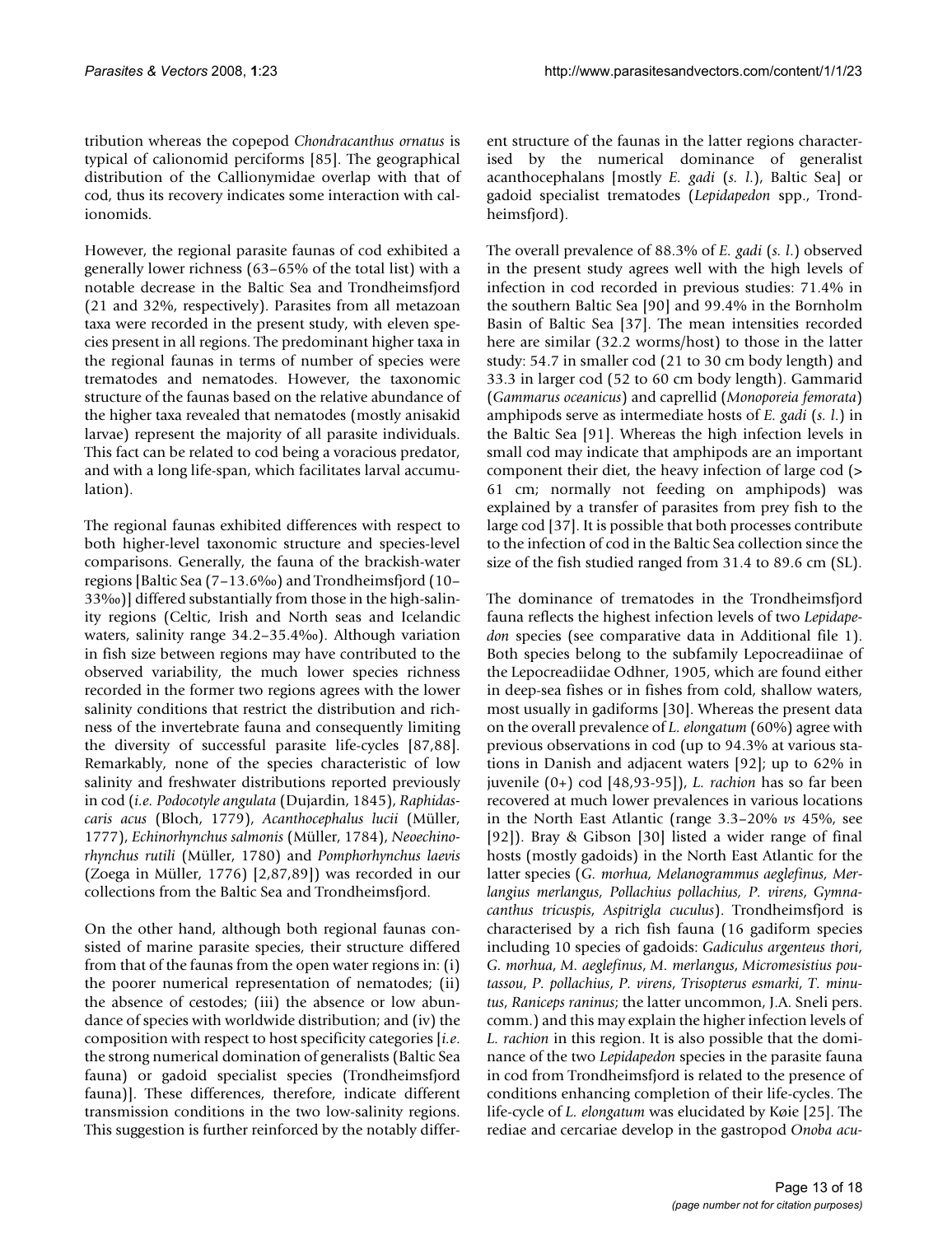*leus* and the metacercariae encyst in a variety of annelids; some may encyst in molluscs and echinoderms, but infections in these hosts are rare and probably short-lived [25]. The first intermediate host of *L. rachion* is believed to be *Nassarius reticulatus* and the metacercariae are said to occur in planktonic cnidarians, ctenophores, chaetognaths and polychaetes [26]. Sneli & Gulliksen [96] reported both intermediate hosts, *O. aculeus* and *N. reticulatus*, in Trondheimsfjord. However, the life-cycle of *L. rachion* has not apparently been completed experimentally. Bray & Gibson [30] considered the data on the second intermediate host puzzling, since the main final host of *L. rachion*, the haddock, *Melanogrammus aeglefinus* (L.), feeds as an adult almost entirely on benthic organisms. Nevertheless, cod studied at Trondheimsfjord were generally small-sized (SL range 16.5–48.0 cm) and it is possible that the proportion of small invertebrates in the diet of fish has contributed to the high representation of *Lepidapedon* spp.

Higher gadoid richness may also be associated with higher transmission rates which resulted in the dominance in the Trondheimsfjord fauna of the adult stages of two gadoid specialist nematodes, *C. cirratus* and *C. gracilis*. Final hosts of *C. cirratus* are Gadidae and Merluccidae, occasionally salmon, *Salmo salar*, see [97]). Although Anderson [70] suggests a direct infection of final host (by ingestion of free-living second-stage larvae, L2), calanoid (*Acartia* sp., *Centropages* sp., *Temora* sp.) and cyclopoid (*Oitona similis*) copepods and sand gobies, *Pomatoschistus minutus*, were found to serve as experimental intermediate hosts of *C. cirratus* [98]. Third-stage (L3) larva of *C. gracilis* hatch from the egg in the intestinal tract of either the intermediate fish host (sand goby, *P. minutus*; experimental data) or an invertebrate transport (paratenic) host [99]. Køie's [98] data, based on examination of 350 naturally infected cod (8–78 cm long), support this suggestion. She found that group 1 and older cod contained L3-stage larvae, intermediate stages and adult worms of *C. cirratus*, indicating that they could become infected throughout the year; however the pattern of infection suggested that cod over 20 cm long became infected mainly in summer by eating infected fish (including smaller cod). It is possible that the high infection levels with *C. cirratus* and *C. gracilis* in cod from Trondheimsfjord originate from ingestion of sand gobies which are common in the region.

One of the main results of the present study was the overall higher structural similarity of the parasite faunas in cod from Celtic, Irish and North seas and Icelandic waters, perhaps due to the similar oceanographic characteristics of these four regions. The domination of the generalist Arctic-Boreal anisakid nematodes [*A. simplex* (*s. l*.), *C. osculatum* (*s. l*.) and *H. aduncum*] represented a characteristic feature of the four regional faunas. *A. simplex* (*s. l*.)

and *C. osculatum* (*s. l*.)] utilise marine mammal predators of cod [2,71] as final hosts and follow a similar life history pattern.

Adult *A. simplex* (*s.l*.) have been reported in a large number of cetaceans and pinnipeds [71,100]. Eggs passed by marine mammals embryonate to the L2-stage larvae in sea water. When ingested by marine crustaceans (e.g. euphasiids, copepods) they develop to the L3 stage. Teleosts become infected by ingesting the first intermediate hosts see [70] and references therein. Klimpel *et al*. [101] studied the life-cycle of *A. simplex* in the northern North Sea and found that one copepod and four euphasiid species served as obligatory intermediate hosts. These authors revealed an obligatory second intermediate host, *Maurolicus muelleri* (Sternoptychidae), and stated that piscivorous (*Pollacius virens, Melanogrammus aeglefinus, Etmopterus spinax*) and planktivorous and juvenile fishes (*Clupea harengus, Trisopterus esmarki, Melanogrammus aeglefinus*) serve as paratenic hosts of *A. simplex*. Although the data on the life-cycle of *C. osculatum* species complex are somewhat wanting [70] copepods may appear important as intermediate hosts [70,102]).

Klimpel *et al*. [101] and Klöser *et al*. [103] suggested that *A. simplex* and *C. osculatum*, respectively, are able to utilise fish host species that are available in a given locality. This versatile behaviour coupled with the vagility of the final hosts, may explain the wide distribution and abundance of these species. *H. aduncum* possesses an even more resourceful life-cycle. Final hosts of this species are numerous predaceous teleosteans (clupeids, gadids, salmonids and others, see [97]). Third stage larvae develop in *Acartia tonsa* and harpacticoid copepods, various amphipods, isopods and mysids [104]. The latter can also serve as second intermediate hosts [105]. Furthermore, ctenophores, chaetognaths, polychaetes and ophiuroids which become infected by ingesting infected crustaceans, may act as obligatory intermediate hosts or paratenic (transport) hosts [104,106].

Despite their overall structural similarity, the four faunas could be grouped in two pairs, those from Celtic Sea and Icelandic waters *vs* those from the Irish and North seas. It appears that the grouping with respect to the higher trematode representation in cod parasite faunas in Irish and North seas (*vs* Celtic Sea and Icelandic fauna) is related to the sampling locations. Thus, the fauna from deeper and ocean influenced locations in the Celtic Sea and Icelandic waters were dominated by nematodes whereas the more coastal and shallower locations (in the Irish and North seas) exhibited higher proportions of trematode individuals.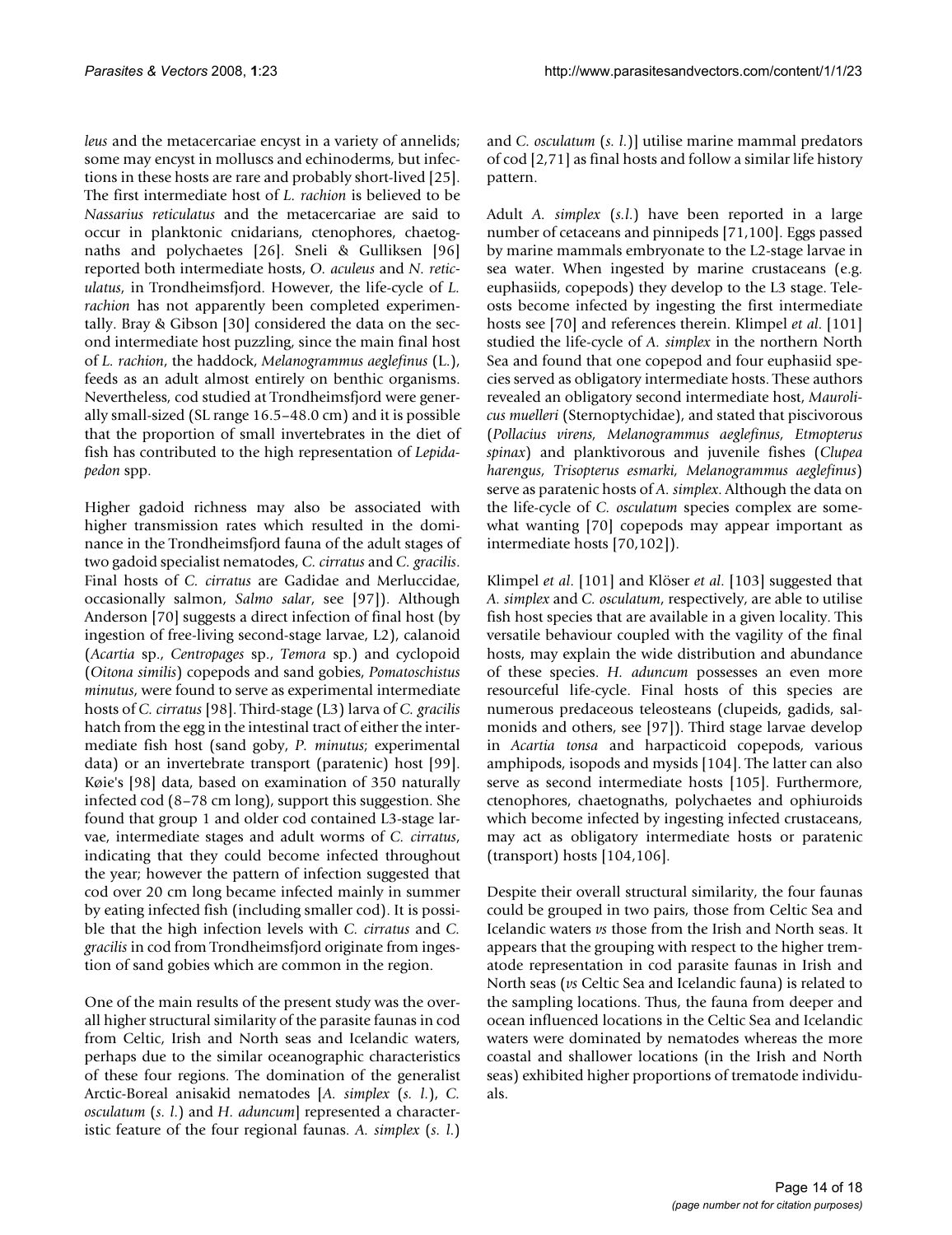Overall, generalist parasites with Arctic-Boreal or worldwide distribution comprised the best represented group of the cod parasite fauna with respect to both richness and numerical dominance (due to the presence of anisakid nematodes). This finding supports the conclusion of Hemmingsen & MacKenzie [2] that cod acts as a distribution agent of generalist parasites in the North Atlantic because of its omnivorous diet, migratory behaviour and the mixture of stocks.

# **Conclusion**

To summarise, our study reveals relatively rich and abundant regional macroparasite faunas in cod from the North East Atlantic which are generally dominated by generalist parasites with Arctic-Boreal distribution. Furthermore, it provides more detailed data on the distribution in the North East Atlantic of the majority of cod parasites which may serve as baselines for future studies on the effect of climate change on parasite distribution in abundance since the regions occupied by cod are expected to experience some of the largest anthropogenic climate changes in the world. The higher-level faunal comparisons suggest that differences may exist in the feeding behaviour between cod sampled in the six regions. On the other hand, the composition of the regional faunas may be determined largely by variations in the abundance of the intermediate hosts. These suggestions are supported by the high regional variation in the prevalence and abundance of the parasite species which translated into somewhat different clustering pattern based on similarity at the species level. Finally, based on the above comparisons, the following predictions can be made in relation to the structure and diversity of the parasite communities:

(i) Parasite communities in cod from the Baltic Sea and Trondheimsfjord would show much lower richness, abundance, diversity and would exhibit higher variation in composition and structure.

(ii) Parasite communities in cod from the other four regions (Irish, Celtic and North seas and Icelandic waters) would have the highest richness, abundance, diversity and similarity and would be dominated by larval nematodes.

(iii) With 11 species (nearly a fifth of the total number) shared between the six regions there would be a substantial homogenisation in the composition of both the component and infracommunities. *A. simplex* (*s. l*.), *H. aduncum* and *D. varicus* would contribute substantially to the structural homogeneity between communities.

#### **Competing interests**

The authors declare that they have no competing interests.

#### **Authors' contributions**

DPA and FEM carried out the parasitological examination of fish and the identification of the parasites. DPA performed the comparisons and drafted the manuscript. JAR and AK contributed to the design of the study, assisted in data interpretation and helped to draft the manuscript. All authors read and approved the final manuscript.

# **Additional material**

#### **Additional file 1**

*Host specificity, distribution, prevalence (P), mean abundance (MA ± SD), median abundance (M, shown if >0 only) of parasites in* G. morhua *from the Baltic, Celtic, Irish and North seas, Icelandic waters and Trondheimsfjord (Norway). New host records are marked with an asterisk.* Abbreviations for host specificity categories*: D: food content; G, generalist; GS, gadoid specialist.*Abbreviations for distribution categories*: A-B, Arctic-Boreal; B, Boreal; W, worldwide; NA, Not applicable.*

Click here for file

[http://www.biomedcentral.com/content/supplementary/1756- 3305-1-23-S1.doc]

#### **Acknowledgements**

Thanks are due to the CODTRACE team, especially to Dr Juan Antonio Balbuena, and the rest of the Marine Zoology Unit (Cavanilles Institute of Biodiversity and Evolutionary Biology, University of Valencia) for technical assistance and Patricia Gozalbes for her help with the map and the references. We are grateful to Professor Chris Arme who kindly corrected the English and the three reviewers for their important comments and suggestions. Sampling and identification of cod parasites was developed under the European Union funded project CODTRACE (Q5RS-2001-01697). DPA benefited from a PhD fellowship by Generalitat Valenciana; AK was supported by a Marie Curie grant FP6-MTKD-CT-2004-003175 to JAR; FEM was supported by a 'Juan de la Cierva' contract (MCYT, Spain).

#### **References**

- 1. Kurlansky M: *Cod. A biography of the fish that changed the world* London: Jonathan Cape; 1998.
- 2. Hemmingsen W, MacKenzie K: **The parasite fauna of the Atlantic cod,** *Gadus morhua* **L.** *Adv Marine Biol* 2001, **40:**1-80.
- 3. Des Clers S: **Modelling regional differences in "sealworm"** *Pseudoterranova decipiens* **(Nematoda, Ascaridoidea) infections in some North Atlantic cod,** *Gadus morhua***, stocks.** *J Fish Biol* 1989, **35:**187-192.
- 4. Des Clers S: **Functional relationship between sealworm (***Pseudoterranova decipiens***, Nematoda, Ascaridoidea) burden and host size in Atlantic cod (***Gadus morhua***).** *Proc Royal Soc London B* 1991, **245:**85-89.
- 5. Brattey J, Bishop CA: **Larval** *Anisakis simplex* **(Nematoda: Ascaridoidea) infection in the musculature of Atlantic cod,** *Gadus morhua***, from Newfoundland and Labrador.** *Can Bull Fish Aquat Sci* 1992, **49:**2635-2647.
- 6. Jensen T, Idas K: **Infection with** *Pseudoterranova decipiens* **(Krabbe, 1878) larvae in cod (***Gadus morhua***) relative to proximity of seal colonies.** *Sarsia* 1992, **76:**227-230.
- 7. Rokicki J, Valter ED, Myjak P: *Contracaecum osculatum* **(Nematoda, Anisakidae) in cod,** *Gadus morhua* **L. from the Polish coast of the Baltic.** *Acta Parasitol* 1993, **38:**33-35.
- 8. McClelland G, Marcogliese DJ: **Larval anisakine nematodes as biological indicators of cod (***Gadus morhua)* **populations in the southern Gulf of St. Lawrence and on the Breton Shelf, Canada.** *Bull Scand Soc Parasitol* 1994, **4:**97-116.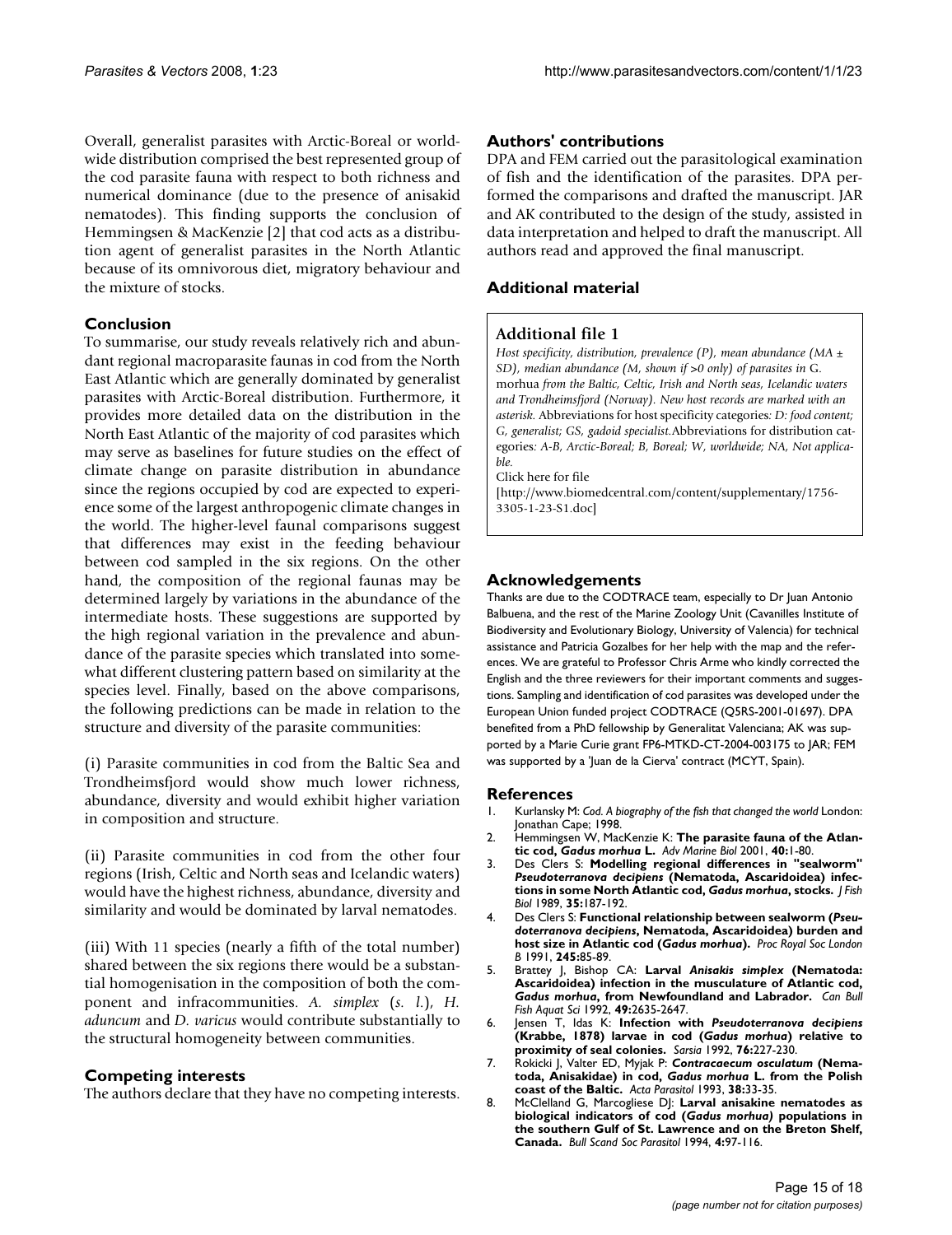- 9. Myjak P, Szostakowska B, Wojciechowski J, Pietkiewicz H, Rokicki J: **Anisakid larvae in cod from the southern Baltic Sea.** *Arch Fish Mar Res* 1994, **42:**149-161.
- 10. Boily F, Marcogliese DJ: **Geographical variations in abundance of larval anisakine nematodes in Atlantic cod (***Gadus morhua***) and American plaice** *(Hippoglossoides platessoides)* **from the Gulf of St. Lawrence.** *Can J Fish Aquat Sci* 1995, **52:**105-115.
- 11. Hemmingsen W, Lile N, Halvorsen O: **Search for seasonality in occurrence of parasites of cod,** *Gadus morhua* **L. in a fjord at 70 deg N.** *Polar Biol* 1995, **15:**517-522.
- 12. Petter AJ, Cabaret J: **Ascaridoid nematodes of teleostean fishes from the Eastern North Atlantic and seas of the North of Europe.** *Parasite* 1995, **2:**217-230.
- 13. Brattey J, Davidson WS: **Genetic variation within** *Pseudoterranova decipiens* **(Nematoda: Ascaridoidea) from Canadian Atlantic marine fishes and seals: characterization by RFLP analysis of genomic DNA.** *Can J Fish Aquat Sci* 1996, **53:**333-341.
- 14. Jensen T: **Experimental infection/transmission of sculpins (***Myoxocephalus scorpius***) and cod (***Gadus morhua***) by sealworm (***Pseudoterranova decipiens***) larvae.** *Parasitol Res* 1997, **83:**380-382.
- 15. Balbuena JA, Karlsbakk E, Saksvik M, Kvenseth AM, Nylund A: **New data on the early development of** *Hysterothylacium aduncum* **(Nematoda, Anisakidae).** *J Parasitol* 1998, **84(3):**615-617.
- 16. Stromnes E, Andersen K: **Distribution of whaleworm (***Anisakis simplex***, Nematoda, Ascaridoidea) L3 larvae in three species of marine fish; saithe (***Pollachius virens* **(L.), cod (***Gadus morhua* **L.) and redfish (***Sebastes marinus* **(L.) from Norwegian waters.** *Parasitol Res* 1998, **84(4):**281-285.
- 17. Stromnes E, Andersen K: **"Spring rise" of Whaleworm** *(Anisakis simplex;* **Nematoda, Ascaridoidea) third-stage larvae in some fish species from Norwegian waters.** *Parasitol Res* 2000, **86(8):**619-624.
- 18. Stromnes E, Andersen K: **Growth of whaleworm (***Anisakis simplex***, Nematodes, Ascaridoidea, Anisakidae) third-stage larvae in paratenic fish hosts.** *Parasitol Res* 2003, **89(5):**335-341.
- 19. Khan RA, Lee EM: **Influence of** *Lernaeocera branchialis* **(Crustacea: Copepoda) on growth rate of Atlantic cod,** *Gadus morhua***.** *J Parasitol* 1989, **75(3):**449-454.
- 20. Khan RA, Ryan K, Barker DE, Lee EM: **Effect of a single** *Lernaeocera branchialis* **(Copepoda) on growth of Atlantic cod.** *J Parasitol* 1993, **79(6):**954-958.
- 21. Kulachkova VG, Timofeeva TA: *Gyrodactylus pterygialis* **Bychowsky et Poljansky, 1953 from the Kildin cod of Lake Mogil'noe.** In *Investigation of Monogeneans in the USSR* Edited by: Skarlato OA. Leningrad: Zoological Institute, of the USSR Academy of Sciences; 1987:44-50.
- 22. Appleby C: **Seasonal occurrence, topographical distribution and transmission of** *Gyrodactilus callariatis* **(Monogenea) infecting juvenile Atlantic cod in the Oslo Fjord, Norway.** *J Fish Biol* 1996, **48:**1266-1274.
- 23. MacKenzie K, Kalavati C, Gaard M, Hemmingsen W: **Myxosporean gall bladder parasites of gadid fishes in the North Atlantic: their geographical distributions and an assessment of their economic importance in fisheries and mariculture.** *Fish Res* 2005, **76:**454-465.
- 24. Karlsbakk E, Haugen E, Nylund A: **Morphology and aspects of growth of a trypanosome transmitted by the marine leech** *Johanssonia arctica* **(Piscicolidae) from Northern Norway.** *Folia Parasitol (Praha)* 2005, **52(3):**209-215.
- 25. Køie M: **On the morphology and life-cycle of** *Lepidapedon elongatum* **(Lebour, 1908) Nicoll,1910 (Trematoda, Lepocreadiidae).** *Ophelia* 1985, **24:**135-153.
- 26. Køie M: **The surface topography and life-cycles of digenetic trematodes in** *Limanda limanda* **(L.) and** *Gadus morhua* **L.** In *PhD thesis* University of Copenhagen. Helsingør: Marine Biological Laboratory; 1985.
- 27. Bray RA, Gibson DI: **The Acanthocolpidae (Digenea) of fishes from the north-east Atlantic: the status of** *Neophasis* **Stafford, 1904 (Digenea) and study of North Atlantic forms.** *Syst Parasitol* 1991, **19:**95-117.
- 28. MacKenzie K: **Massive infections of cod,** *Gadus morhua* **L., in the Firth of Clyde with metacercariae of the digenean** *Bucephaloides gracilescens* **(Rudolphi, 1819).** *Bull Eur Assoc Fish Pathol* 1991, **11:**125-126.
- 29. Bray RA, Des Clers S: **Multivariate analyses of metrical features in the** *Lepidapedon elongatum* **(Lebour, 1908) species complex (Digenea, Lepocreadiidae) in deep and shallow water** gadiform fishes of the NE Atlantic. **21:**223-232.
- 30. Bray RA, Gibson DI: **The Lepocreadiidae (Digenea) of fishes from the north-east Atlantic: a review of the genus** *Lepidapedon* **Stafford, 1904.** *Syst Parasitol* 1995, **31:**81-132.
- 31. Gaevskaya AV: **On** *Lepidapedon elongatum* **(Trematoda, Lepocreadiidae) and its synonyms.** *Zool Zhurnal* 1996, **75:**770-773.
- 32. Lysne DA, Hemmingsen W, Skorping A: **The distribution of** *Cryptocotyle* **spp. metacercariae in the skin of caged Atlantic cod (***Gadus morhua***).** *J Fish Biol* 1994, **45:**352-355.
- Lysne DA, Hemmingsen W, Skorping A: Regulation of intrapopu**lations of** *Cryptocotyle lingua* **on cod.** *Parasitology* 1997, **114:**145-150.
- 34. Perdiguero-Alonso D, Montero FE, Raga JA, Balbuena JA: *Diclidophora merlangi* **(Monogenea: Diclidophoridae) on Atlantic cod,** *Gadus morhua***.** *J Parasitol* 2006, **92(4):**697-702.
- 35. Buchmann K: **On the infection of Baltic cod (***Gadus morhua* **L.) by the acanthocephalan** *Echinorhynchus gadi* **(Zoega) Müller.** *Scand J Vet Sci* 1986, **38:**308-314.
- 36. Buchmann K: **Variations of the infection level of** *Echinorhynchus gadi* **(Acanthocephala) in Baltic cod (***Gadus morhua***).** *Bull Eur Assoc Fish Pathol* 1988, **8:**11-13.
- 37. Buchmann K: **Ecological implications of** *Echinorhynchus gadi* **parasitism of Baltic cod (***Gadus morhua***).** *J Fish Biol* 1995, **46:**539-540.
- 38. Valtonen ET, Crompton DWT: **Acanthocephala in fish from the Bothnian Bay, Finland.** *J Zool* 1990, **220:**619-639.
- 39. Wayland MT, Gibson DI, Sommerville C: **Morphometric discrimination of two allozymically diagnosed sibling species of the** *Echinorhynchus gadi* **Zoega in Müller complex (Acanthocephala) in the North Sea.** *Syst Parasitol* 2005, **60:**139-149.
- 40. Sherman K, Wise JP: **Incidence of the cod parasite** *Lernaeocera branchialis* **L. in the New England area, and its possible use as an indicator of cod populations.** *Limnol Oceanogr* 1961, **6:**61-67.
- 41. Templeman W, Fleming AM: **Distribution of** *Lernaeocera branchialis* **(L.) on cod as an indicator of cod movements in the Newfoundland area.** *ICNAF special publication* 1963, **4:**318-322.
- 42. Platt NE: **Codworm a possible biological indicator of the degree of mixing of Greenland and Iceland cod stocks.** *J Conseil* 1976, **37:**41-45.
- 43. Templeman W, Hodder VM, Fleming AM: **Infection of lumpfish (***Cyclopterus lumpus***) with larvae and of Atlantic cod (***Gadus morhua***) with adults of the copepod,** *Lernaeocera branchialis***, in and adjacent to the Newfoundland area, and inferences therefrom on inshore-offshore migrations of cod.** *J Fish Res Board Can* 1976, **33:**711-731.
- 44. Khan RA, Murphy J, Taylor D: **Prevalence of a trypanosome in Atlantic cod (***Gadus morhua***) especially in relation to stocks** in the Newfoundland area. **37:**1467-1475.
- 45. Boje J: **Parasites as natural tags on cod (***Gadus morhua* **L.) in Greenland waters.** In *Parasites and Diseases in Natural Waters and Aquaculture in Nordic countries* Edited by: Stenmark A, Malmberg G. Stockholm: Zootax, Naturhistoriska Riksmuseet; 1987:94-101.
- Bishop CA, Lear WH, Baird JW, Wells R: **Comparison of cod samples from St Pierre Bank and Rose Blanche Bank from analysis of meristic characters, average length at age, and prevalence of parasitic nematodes.** *NAFO Sci Council Res Doc* 1988, **88/70:**7.
- 47. Khan RA, Tuck C: **Parasites as biological indicators of stocks of Atlantic cod (***Gadus morhua***) off Newfoundland, Canada.** *Can J Fish Aquat Sci* 1995, **52:**195-201.
- 48. Polyansky YI, Kulemina IV: **The parasite fauna of young cod from the Barents Sea.** *Vestnik Leningr Univ, Ser Biol* 1963, **30:**174-192. [in Russian]
- 49. Reimer LW: **Digene Trematoden und Cestoden der Ostseefische als natürliche Fischmarken.** *Parasitol Schriften* 1970, **20:**5-137.
- 50. Hemmingsen W, Lombardo I, MacKenzie K: **Parasites as biological tags for cod,** *Gadus morhua* **L., in northern Norway. a pilot study.** *Fish Res* 1991, **12:**365-373.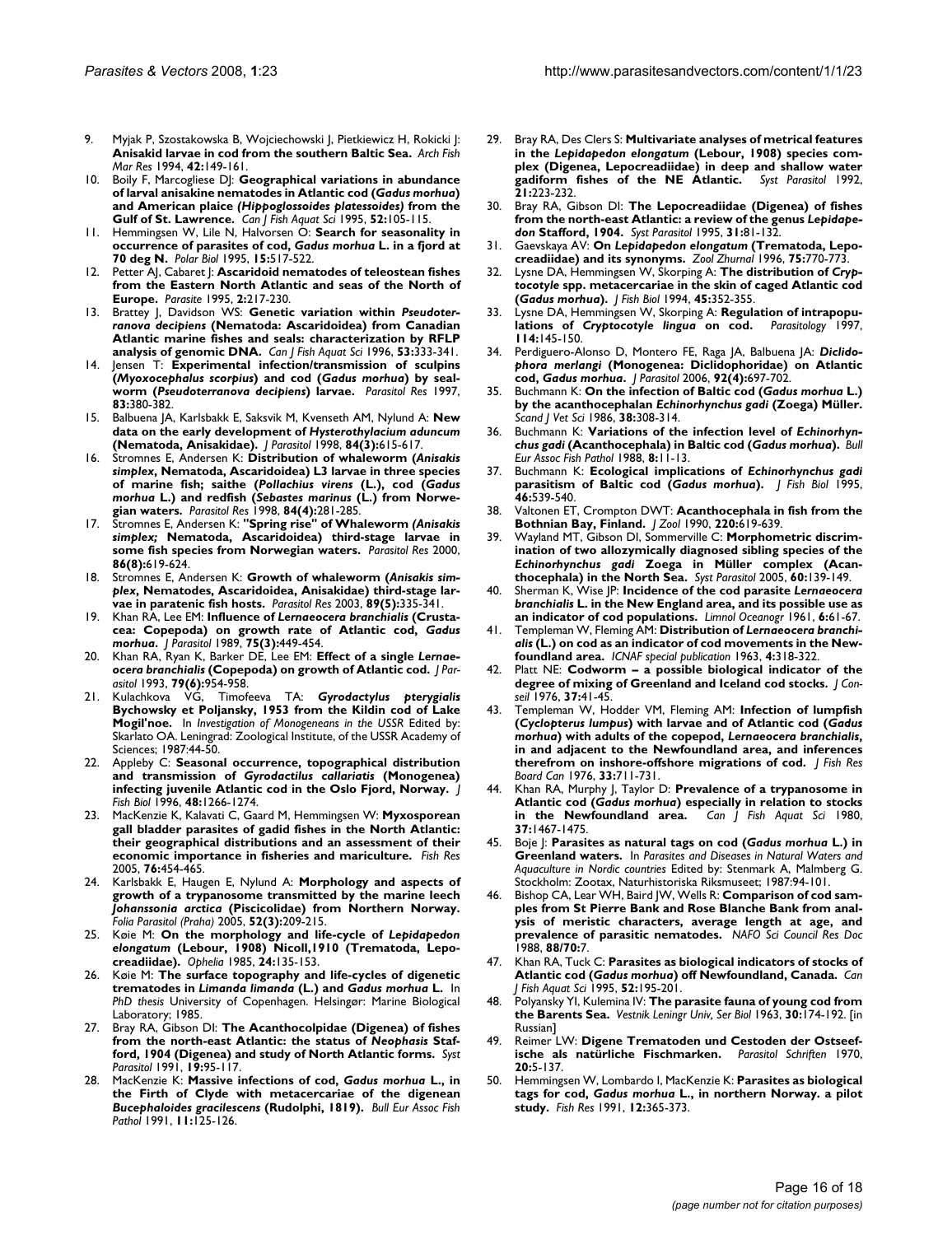- 51. Karasev AB: **Use of parasites as biological tags when studying intraspecific structure of cod in the coastal areas of Russia and Norway.** *Bull Scand Soc Parasitol* 1994, **4:**17.
- 52. Karasev AB: **On the use of parasites in studies of Arcto-Norwegian cod population structure.** In *Parasites and Diseases of Marine and Freshwater Fishes of the North Basin: Selected Papers* Edited by: Karasev AB. Murmansk: PINRO Press; 1998:22-33. [In Russian]
- 53. Larsen G, Hemmingsen W, Mackenzie K, Lysne DA: **A population study of cod,** *Gadus morhua* **L., in northern Norway using otolith structure and parasite tags.** *Fish Res* 1997, **32:**13-20.
- 54. Hemmingsen W, Lile NK, Halvorsen O: **The parasite fauna of cod (***Gadus morhua* **L.) in Balsfjord, North Norway.** *Polar Biol* 1992, **12:**739-742.
- 55. Hemmingsen W, Halvorsen O, MacKenzie K: **The occurrence of some metazoan parasites of Atlantic cod,** *Gadus morhua* **L., in relation to age and sex of the host in Balsfjord (70 deg N), North Norway.** *Polar Biol* 2000, **23:**368-372.
- 56. ICES: **Spawning and life history information for North Atlantic cod stocks.** *ICES Cooperative Research Report* 2005, **274:**152.
- 57. Brinkmann AJ: **Trematodes from Greenland.** *Meddelelser om Grønland* 1975, **205:**1-88.
- 58. Bray RA: **Some digenetic trematodes in fishes from the Bay of Biscay and nearby waters.** *Bull British Mus (Nat Hist) Zool* 1973, **26:**151-183.
- 59. Bray RA, Cribb TH: **Species of** *Stephanostomum* **Looss, 1899 (Digenea: Acanthocolpidae) from fishes of Australian and South Pacific waters, including five new species.** *Syst Parasitol* 2003, **55(3):**159-197.
- 60. Køie M: **Digenetic trematodes from** *Gadus morhua* **L. (Osteichthyes, Gadidae) from Danish and adjacent waters, with special reference to their life-histories.** *Ophelia* 1984, **23:**195-222.
- 61. Bartoli P, Bray RA: **Contribution to the knowledge of species of the genus** *Stephanostomum* **Looss, 1899 (Digenea: Acanthocolpidae) from teleosts of the western Mediterranean, with the description of** *S. gaidropsari* **n. sp.** *Syst Parasitol* 2001, **49(3):**159-188.
- 62. Karlsbakk E: **On the morphology and ecology of some digenean parasites of the four-bearded rockling (***Enchelyopus cimbrius* **(L.) (Gadidae) in Raunefjorden, western Norway.** In *PhD thesis* University of Bergen; 1993.
- 63. Williams PH: **Some observations on** *Parabothium gadi-pollachii* **(Rudolphi, 1810) and** *Abothrium gadi* **van Beneden 1870 (Cestoda: Pseudophyllidea) including an account of their mode of attachment and variation in the two species.** *Parasitology* 1960, **50:**303-322.
- 64. Bray RA, Jones A, Andersen HI: **Order Pseudophyllidea.** In *Keys to the cestode parasites of vertebrates* Edited by: Khalil LF, Jones A, Bray RA. Wallingford: CAB Intemational:205-249.
- 65. Olson AC, Lewis MD, Hauser ML: **Proper identification of anisakine worms.** *Amer J Med Technol* 1983, **49(2):**111-114.
- 66. Fagerholm HP: **Incubation in rats of a nematodal larva from cod to establish its specific identity:** *Contracaecum osculatum* **(Rudolphi).** *Parasitol Res* 1988, **75:**57-63.
- 67. Dick TA, Dixon BR, Choudhury A: *Diphyllobothrium***,** *Anisakis* **and other fish-borne parasitic zoonoses.** *Southeast Asian J Trop Med Public Health* 1991, **22:**150-152.
- 68. Mattiucci S, Nascetti G: **Molecular systematics, phylogeny and ecology of anisakid nematodes of the genus** *Anisakis* **Dujardin, 1845: an update.** *Parasite* 2006, **13:**99-113.
- 69. Mattiucci S, Nascetti G, Cianchi R, Paggi L, Arduino P, Margolis L, Brattey J, Webb S, D'Amelio S, Orecchia P, Bullini L: **Genetic and ecological data on the** *Anisakis simplex* **complex, with evidence for a new species (Nematoda, Ascaridoidea, Anisakidae).** *J Parasitol* 1997, **83:**401-416.
- 70. Anderson RC: *Nematodes parasites of vertebrates. Their development and transmission* 2nd edition. Wallingford: CABI Publishing; 2000.
- 71. Mattiucci S, Nascetti G: **Advances and trends in the molecular systematics of anisakid nematodes, with implications for their evolutionary ecology and host-parasite co-evolutionary processes.** *Adv Parasitol* 2008, **66:**47-148.
- 72. Mattiucci S, Paggi L: **Multilocus electrophoresis for the identification of larval** *Anisakis simplex* **A and B and** *Pseudoterranova decipiens* **A, B and C from fish. Nematode problems in North Atlantic fish.** *ICES Report from a workshop in Kiel C.M./F* 1989, **6:**23.
- 73. Paggi L, Nascetti G, Cianchi R, Orecchia P, Mattiucci S, D'Amelio S, Berland B, Brattey J, Smith JW, Bullini L: **Genetic evidence for three species within** *Pseudoterranova decipiens* **(Nematoda: Ascaridida, Ascaridoidea) in the North Atlantic and Norwegian and Barents Seas.** *Int J Parasitol* 1991, **21:**195-212.
- 74. Nascetti G, Cianchi R, Mattiucci S, D'Amelio S, Orecchia P, Paggi L, Brattey L, Berland B, Smith JW, Bullini L: **Three sibling species within** *Contracaecum osculatum* **(Nematoda, Ascarida, Ascaridoidea) from the Atlantic Artic-Boreal region: reproductive isolation and host preferences.** *Int J Parasitol* 1993, **23:**105-120.
- 75. Orecchia P, Mattiucci S, D'Amelio S, Paggi L, Plötz J, Cianchi R, Nascetti G, Arduino P, Bullini L: **Two new members in the Contracaecum osculatum complex (Nematoda, Ascaridoidea) from the Antarctic.** *Int J Parasitol* 1994, **24:**367-377.
- 76. Berland B: *Hysterothylacium aduncum* **(Nematoda) in fish.** *ICES Identification leaflets for diseases and parasites of fish and shellfish* 1991, **44:**1-4.
- 77. Køie M: **Nematode parasites in teleosts from 0 to 1540 m depth off the Faroe islands (The North Atlantic).** *Ophelia* 1993, **38:**217-243.
- 78. Janiszewska J: **Studien über die Entwicklung und die Lebensweise der parasitischen Würmer in der Flunder (***Pleuronectis flesus* **L.).** *Mém 'Academie Polon Sci, Ser B, Sci naturelles* 1938, **24:**1-68.
- 79. Palm HW, Klimpel S, Bucher C: **Checklist of metazoan fish parasites of German coastal waters.** *Berichte aus dem institut für Meereskunde an der Christian-Albrechts-Universität, Kiel* **307:**148.
- Gibson DI, Bray RA, Harris EA: Host-Parasite Database of the **Natural History Museum, London.** [http://www.nhm.ac.uk/ research-curation/projects/host-parasites/.]. Compilers: 2005
- 81. Väinolä R, Valtonen ET, Gibson DI: **Molecular systematics in the acanthocephalan genus** *Echinorhynchus* **(***sensu lato***) in northern Europe.** *Parasitology* 1994, **108:**105-114.
- 82. Rubec LA, Dronen NO: **Revision of the genus** *Diclidophora* **Krøyer, 1838 (Monogenea: Diclidophoridae), with the proposal of** *Macrouridophora* **n. g.** *Syst Parasitol* 1994, **28:**159-185.
- 83. Gibson DI, Bray RA: **The Hemiuridae (Digenea) of fishes from the north-east Atlantic.** *Bull Brit Mus (Nat Hist) Zool* 1986, **51:**1-125.
- 84. Appy RG, Dadswell MJ: **Marine and estuarine piscicolid leeches (Hirudinea) of the Bay of Fundy and adjacent waters with a key to species.** *Can J Zool* 1981, **59:**183-192.
- 85. Kabata K: *Parasitic copepoda of British fishes* London: The Ray Society; 1979.
- Lawrence MJ, Keast MA: Benthic Isopoda from the Southern **Beaufort Sea and Central and Arctic Region.** *Can Manuscr Rep Fish Aquat Sci* 1990, **2048:**1-76.
- 87. Zander CD: **Ecology of host-parasite relationships in the Baltic Sea.** *Naturwissenschaften* 1998, **85:**426-436.
- 88. Zander CD, Reimer LW: **Parasitism at the ecosystem level in the Baltic Sea.** *Parasitology* 2002, **124:**S119-S135.
- 89. Pilecka-Rapacz M, Sobecka E: **Parasites of young Baltic cod,** *Gadus morhua callarias* **L. in the Gulf of Puck, Poland.** *Acta Ichth Piscat* 2004, **34:**235-240.
- 90. Reimer LW, Walter U: **On the parasitisation of** *Gadus morhua* **in the southern Baltic Sea.** *Appl Parasitol* 1993, **34:**181-186. [In German]
- 91. Valtonen ET, Pulkkinen K, Poulin R, Julkunen M: **The structure of parasite component communities in brackish water fishes of the northeastern Baltic Sea.** *Parasitology* 2001, **122:**471-481.
- 92. Køie M: **Digenetic trematodes from** *Gadus morhua* **L. (Osteichthyes, Gadidae) from Danish and adjacent waters, with special reference to their life-histories.** *Ophelia* 1984, **23:**195-222.
- 93. Polyansky YI, Shulman SS: **Changes in the parasite fauna of fishes with age.** *Trudy Karelo-Finskogo Filiala Akademii Nauk SSR* 1956, **4:**3-26. [In Russian]
- 94. Karasev AB: **Parasitological investigations on 0-group cod in the Barents Sea in the autumn and winter of 1979/1980.** *Ann Biol* 1983, **37:**126-127.
- 95. Karasev AB: **Parasitological investigations on 0-group cod in the Barents Sea in the autumn and winter of 1980/1981.** *Ann Biol* 1983, **38:**91.
- 96. Sneli JA, Gulliksen B: **Prosobranch molluscs and ascidians in the Trondheimsfjord 1971–1973.** In *Zoologisk rapport* Norges teknisknaturvitenskapelige universitet Vitenskapsmuseet; 2006:61.